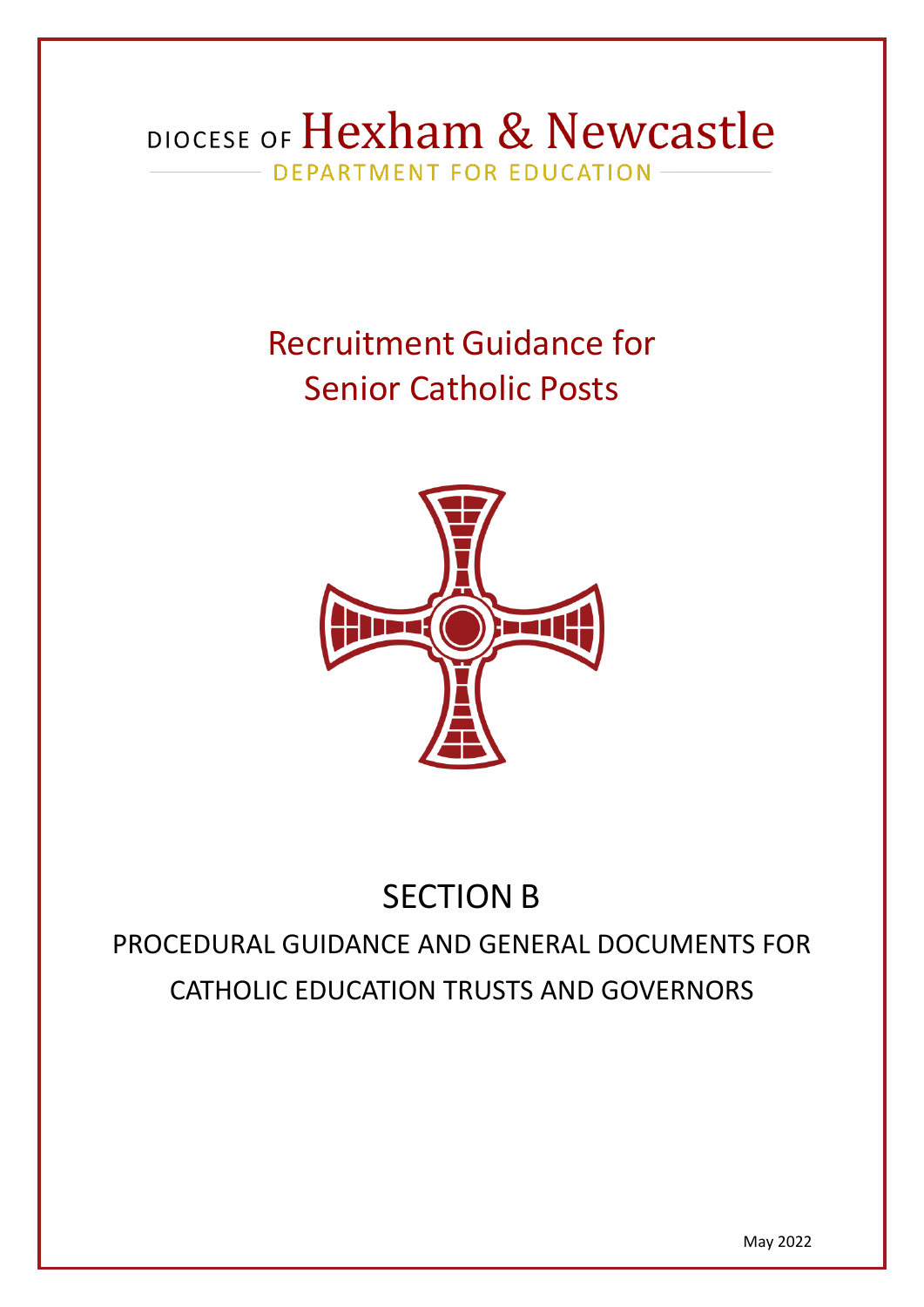# CONTENTS

| Diocesan model statement on equal opportunities in employment in                             |  |
|----------------------------------------------------------------------------------------------|--|
|                                                                                              |  |
|                                                                                              |  |
|                                                                                              |  |
|                                                                                              |  |
| How will the panel know whether a candidate meets the criteria of the person specification?7 |  |
|                                                                                              |  |
|                                                                                              |  |
|                                                                                              |  |
|                                                                                              |  |
|                                                                                              |  |
|                                                                                              |  |
|                                                                                              |  |
|                                                                                              |  |
|                                                                                              |  |
|                                                                                              |  |
|                                                                                              |  |
|                                                                                              |  |
|                                                                                              |  |
|                                                                                              |  |
|                                                                                              |  |
|                                                                                              |  |
|                                                                                              |  |
|                                                                                              |  |
|                                                                                              |  |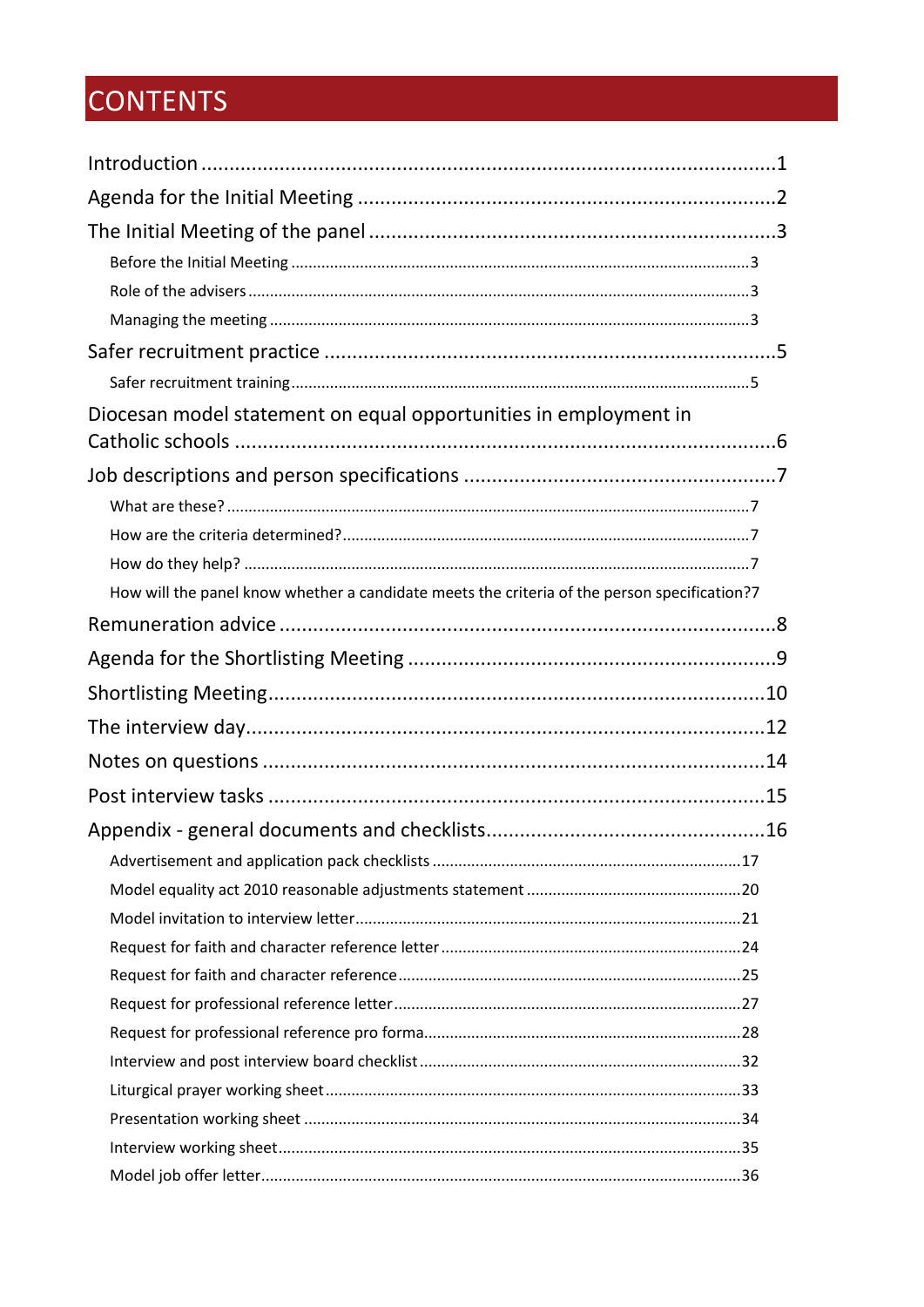## <span id="page-2-0"></span>INTRODUCTION

This document contains agendas and supporting documentation

It should be read in conjunction with document 'A', General Guidance and Key Documents for Catholic Education Trusts and Governors, and the relevant section 'C' documents:

- C1 Recruitment to Executive Headteacher and Headteacher posts in Catholic schools
- C2 Recruitment to Deputy Headteacher posts in Catholic schools
- C3 Recruitment of Heads of Religious Education
- C4 Recruitment of School Chaplains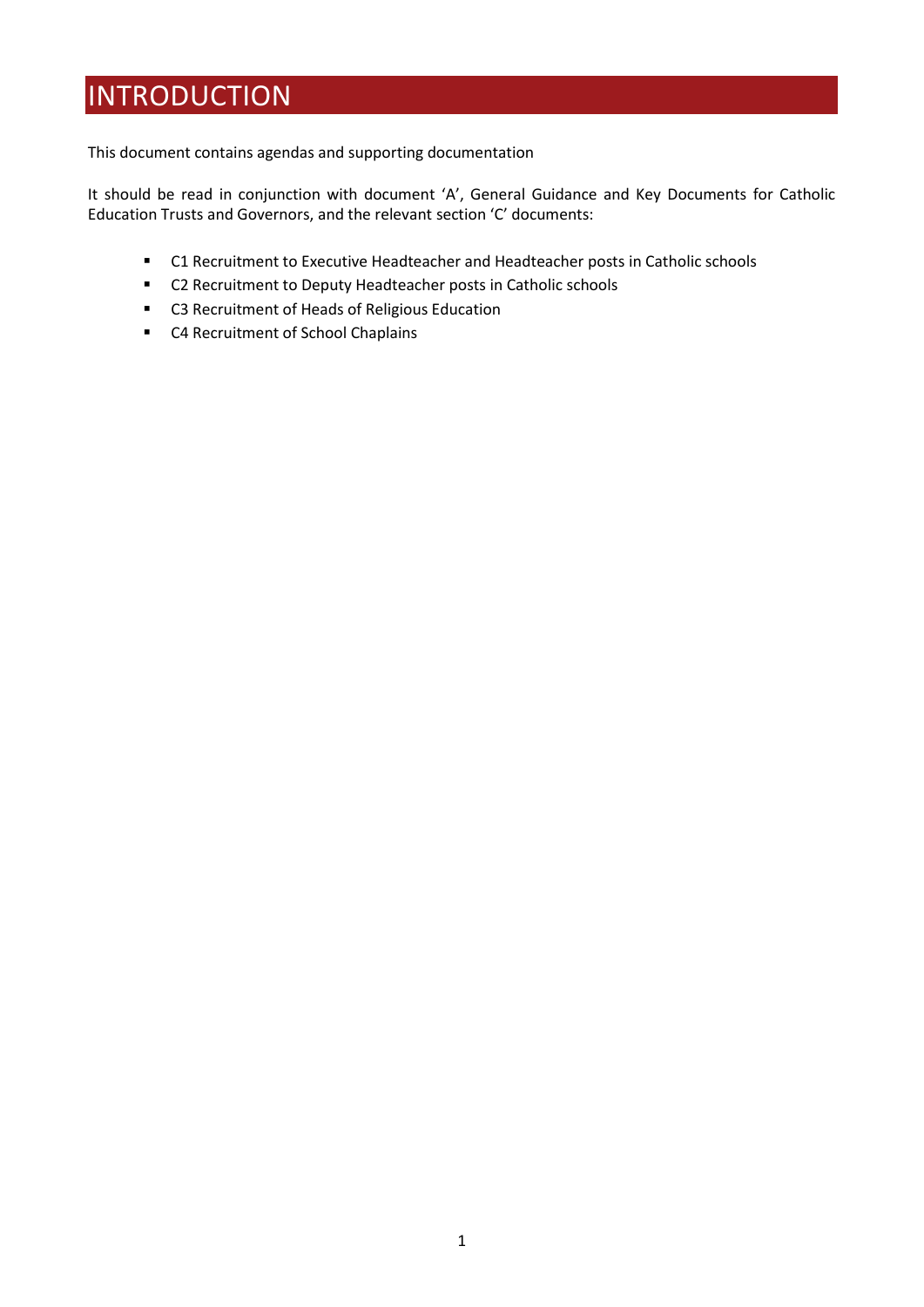# <span id="page-3-0"></span>AGENDA FOR THE INITIAL MEETING

- 1. Opening prayer
- 2. Apologies for absence
- 3. Confidentiality
- 4. Declaration of interest
- 5. Confirmation of vacant post(s)
- 6. Procedural matters to note
	- a. Membership of recruitment panels
	- b. References
	- c. Safer recruitment practice
	- d. Diocesan Equal Opportunities Statement
- 7. Consideration of vacancy
	- a. Job description
	- b. Person specification
	- c. Remuneration advice
	- d. Advertisement<sup>1</sup> checklist
	- e. Application pack<sup>2</sup> checklist
	- f. Date of advertisement closing date for applications<sup>3</sup>
	- g. Date for circulation of applications and shortlisting working sheet
	- h. Date of shortlisting meeting
	- i. Interview date
	- j. Responsibilities
- 8. Close of meeting

<sup>1</sup> Recommended for delegation to sub-group

<sup>2</sup> Recommended for delegation to sub-group

<sup>&</sup>lt;sup>3</sup> List of names of applicants and their schools to be sent to the Diocese and the recruitment adviser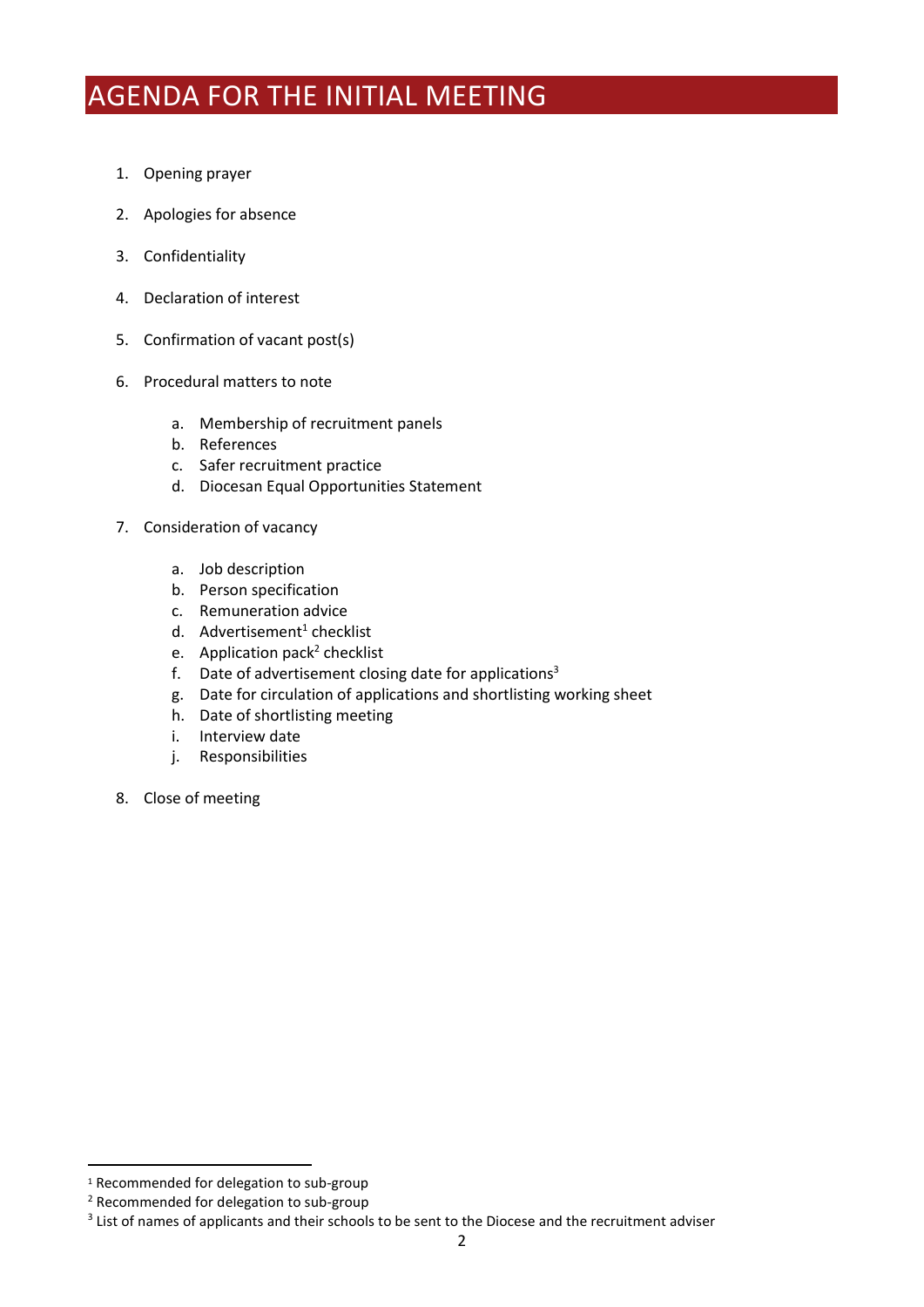## <span id="page-4-0"></span>THE INITIAL MEETING OF THE PANEL

### <span id="page-4-1"></span>Before the initial meeting

- 1. The Diocesan Department for Education (0191 2433313) is contacted to arrange for a Diocesan recruitment adviser to be appointed and the date of the initial meeting at which the Diocesan recruitment adviser will be present.
- 2. An initial phone call takes place between the panel chair and the Diocesan recruitment adviser.
- 3. The agenda and supporting papers are distributed before the meeting.
- 4. The following advisers are invited to the initial meeting and present throughout the process:
	- o Diocesan adviser appointed by the Diocese
	- o Professional adviser appointed by the panel
	- o HR adviser appointed by the panel
	- o Priest with pastoral responsibility

<span id="page-4-2"></span>The remainder of these notes should be read in conjunction with the agenda.

### Role of the Advisers

The Diocesan adviser is the Bishop's representative to ensure that the process is carried out in line with the Bishop's expectations. The professional adviser is there to offer their professional assessment of candidates and their relative strengths. The professional adviser may be the CEO, Deputy CEO, Standards Officer or a serving Headteacher from that Trust. The HR adviser's role is to advise the panel on process, ensuring best practice and compliance with fair employment legislation.

#### <span id="page-4-3"></span>Managing the Meeting

An appropriate amount of time should be allocated for the initial meeting. The meeting must be minuted. For appointments within the Trust more than one vacancy may be considered at the initial meeting.

### Agenda Items

#### **Agenda item 4:** Declaration of interest

Declaration of interest should be shared and recorded. If a member of staff who is serving as a governor could be a potential permanent or acting candidate in the same school, then this should be declared and the person should remove themselves from the process.

If an interest is declared but the person does not feel that it debars them from taking part in the shortlisting/appointment process then the recruitment adviser must investigate this further and then advise the panel accordingly.

#### **Agenda item 5:** Confirmation of vacant post

The panel confirms the vacancy and the receipt of formal resignation of outgoing post holder.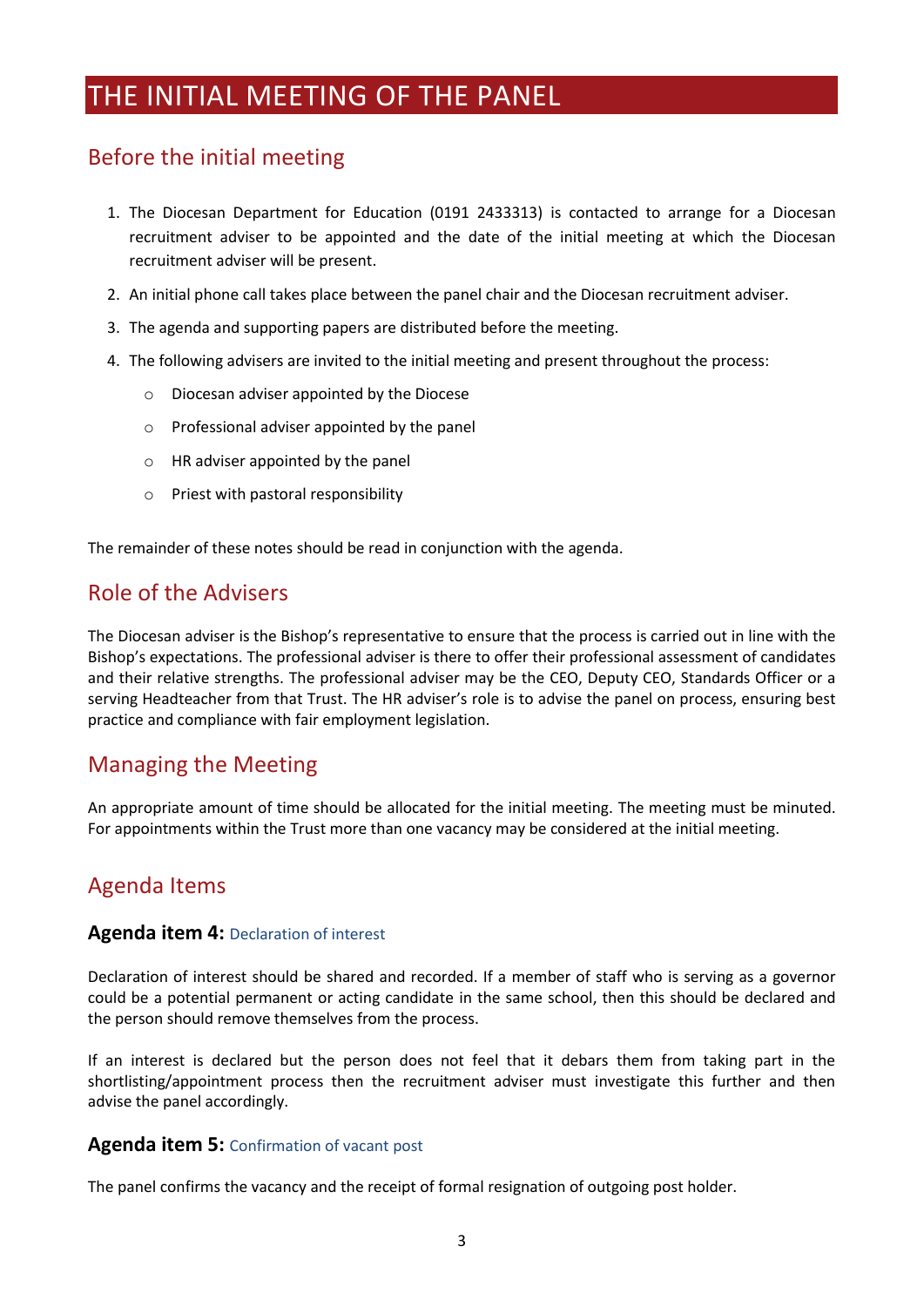#### **Agenda item 6:** Procedural matters to note

- a. Confirmation of membership of the recruitment panel. Members of the panel not at the initial meeting may be present at the rest of the recruitment process. The panel should be present for the whole recruitment process from shortlisting to interview and therefore must commit to that. An exception for this could be the priest with pastoral responsibility who may, for pastoral reasons, not be able to be present for the whole process.
- b. References should be sought after the shortlisting has taken place. They should not be copied and circulated to the panel. They should be made available to the panel on the interview day.
- c. At least one member of the interview panel should have undergone the safer recruitment training in the last three years.
- d. The panel should be familiar with and have formally adopted the Diocesan Equal Opportunities Statement. The panel should be reminded that whilst the process of appointment is open, details of individual applicants are confidential and should not be discussed outside the meeting.

#### **Agenda item 7:** Consideration of vacancy

- a. **Job descriptions.** The generic Diocesan job descriptions are to be adopted. They cover all the key aspects of the roles and are acceptable to the professional associations. The job descriptions can be tailored to meet the school's specific requirements.
- b. **Person specification**. It is recommended that the Diocesan pro formas are used.
- c. **Remuneration advice.** The panel sets a salary for the post. The advisers will offer guidance on the appropriate salary where relevant. Reference should be made to the most recent *School Teachers' Pay and Conditions* document. At this stage the panel might also consider whether they would be willing to contribute to relocation expenses.
- **d. Advertisement checklist.** There is an advertisement checklist which the panel may find helpful (see appendix).
- e. **Application pack checklist.** There is an application pack checklist which the panel may find helpful (see appendix).
- f. **Date for advertisement/closing date for applications.** This should allow time for candidates to obtain information from the school and complete and return their application. Ideally this should span two weekends.
- g. **Date for circulation of applications and shortlisting working sheet.** Arrangements for circulating applications should be made. Confidentiality must be stressed. A shortlisting pro forma per applicant should be completed by each member of the panel.
- h. **Date of shortlisting meeting.** The date for the shortlisting meeting should take account of the time needed for applications to be circulated to the panel.
- **i. Interview date.** Time must be allowed between shortlisting and the interview date to allow for references to be requested and received. A period of two weeks between the closing date and the shortlisting meeting is therefore recommended.
- **j. Responsibilities.** There should be clear arrangements and allocation of responsibilities for placing the advertisement. Wherever possible it is recommended that applications are returned to the chair of the panel.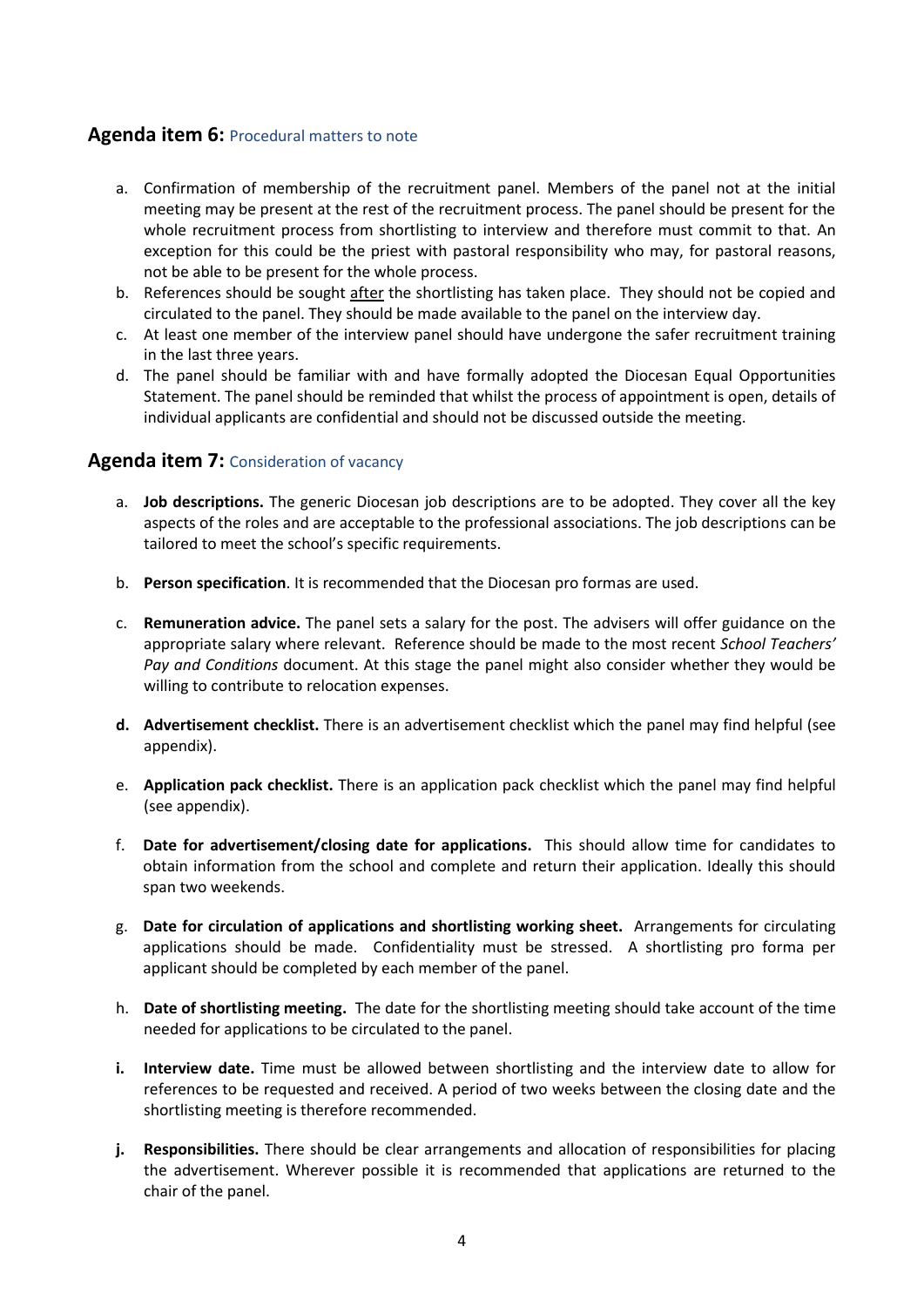## <span id="page-6-0"></span>SAFER RECRUITMENT PRACTICE

The Diocese and the panel are committed to safeguarding and promoting the welfare of children and young persons and expect all staff and volunteers to share this commitment.

It is essential that panels adopt recruitment procedures that help deter, reject or identify people who might pose a risk or abuse children. Further information about the responsibilities placed on schools when carrying out recruitment procedures can be found in the DfE statutory guidance *Keeping Children Safe in Education*.

The panel will therefore ensure that a statement regarding safer recruitment will be included in any recruitment documentation.

### <span id="page-6-1"></span>Safer Recruitment Training

For maintained schools it is a statutory requirement for at least one member of the selection panel to have completed safer recruitment training. The CES recommends that this training is refreshed every 3 years. Whilst not a statutory requirement in academies, this is considered best practice and is an expectation of the Diocese. Panels should also consider what general recruitment training members of the panel might need.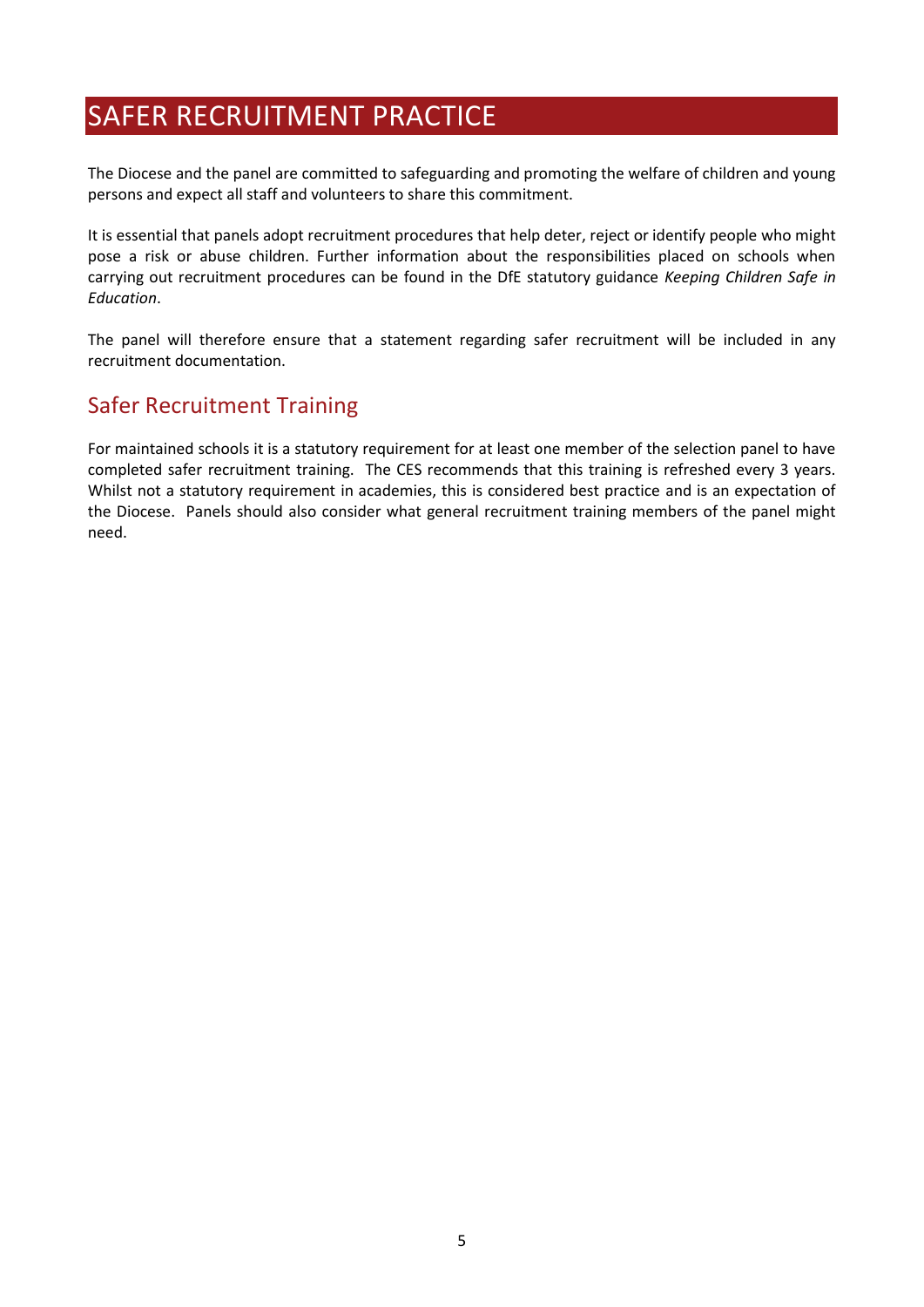# <span id="page-7-0"></span>DIOCESAN MODEL STATEMENT ON EQUAL OPPORTUNITIES IN EMPLOYMENT IN CATHOLIC SCHOOLS

The Diocesan Department for Education for the Roman Catholic Diocese of Hexham and Newcastle has agreed the following model statement on equal opportunities in employment, for recommendation to boards.

The panel is committed to ensuring that matters concerning appointments, including promotions, are dealt with in a fair and just manner. The panel believe that the principle of equal opportunity in selection is consistent with social justice and good personnel practice. This is in keeping with our Catholic aim to recognise the dignity and worth of all who work or apply to work in our organisations.

Our selection processes aim to select the best applicant assessed against the criteria for the post. We are subject to the law of the land and acknowledge our commitment to conducting our affairs in accordance with the law. The panel do not discriminate on grounds of age, disability, gender reassignment, marriage and civil partnership, pregnancy and maternity, race, religion and belief, sex, or sexual orientation

The Roman Catholic community maintains schools which have, as part of their character, a duty to provide Religious Education and a requirement that those schools be conducted in accordance with the rites, practices and traditions of the Roman Catholic faith. It would therefore be clear that where applicants are equal in qualifications and experience in the context of selection criteria for a post that a Roman Catholic applicant would have an advantage over an applicant not of the Roman Catholic faith in being able to contribute to the mission of the Church in Catholic education. The posts of executive headteacher, headteacher, deputy headteacher, head of religious education and chaplain are reserved for practising Catholics.

In fulfilling the objectives of Catholic schools, the panel have regard to matters which are particularly significant in the light of the sacramental teachings of the Church. Catholic teachers by their example and practice are witnesses to the Gospels and to the Church's teachings. The panel would therefore, in line with its responsibilities, reserve the right to take account of circumstances which were genuinely within a person's control and which might include marital status, avowed personal conviction, belief or conduct.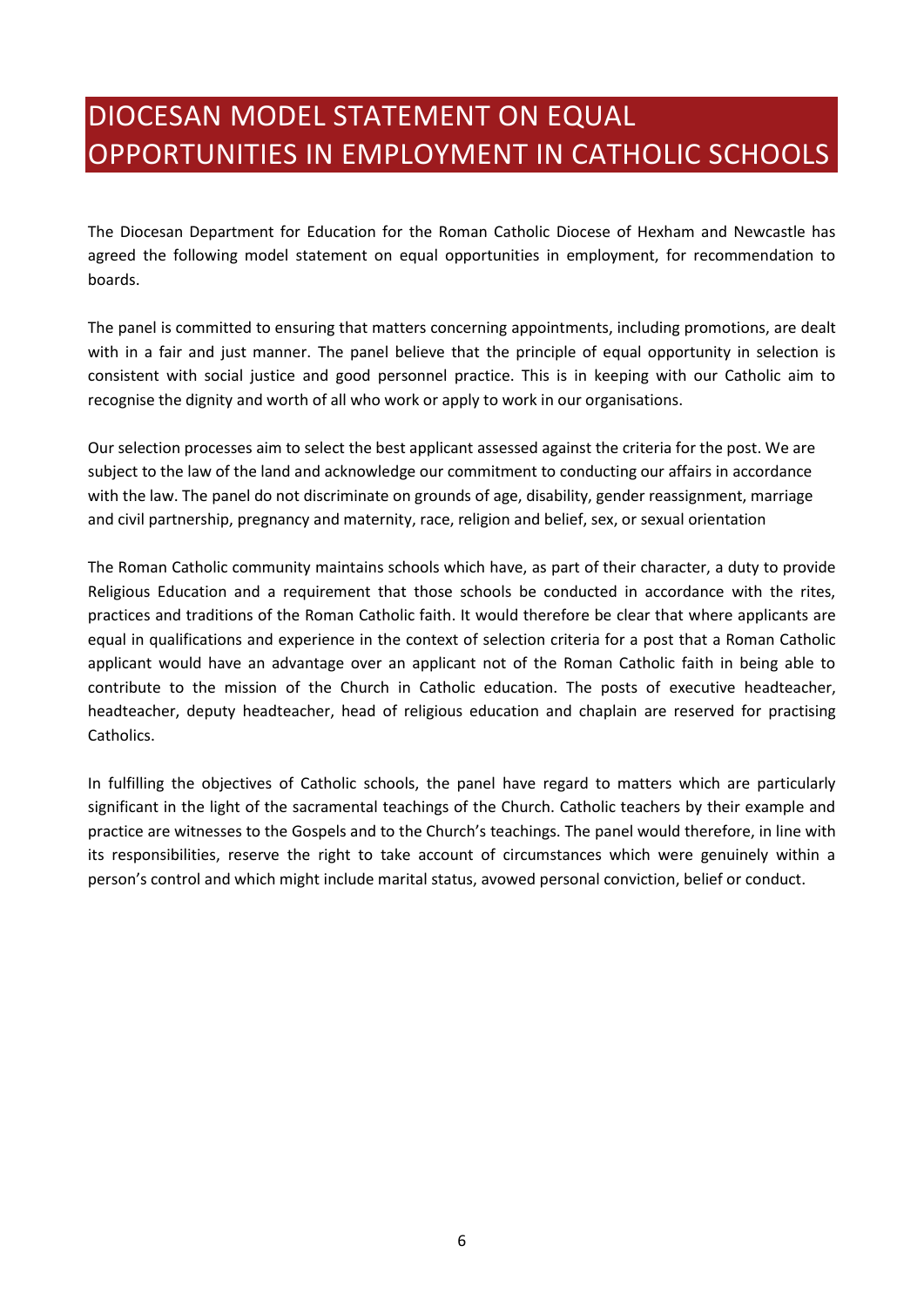## <span id="page-8-0"></span>JOB DESCRIPTIONS AND PERSON SPECIFICATIONS

#### <span id="page-8-1"></span>What are these?

The person specification comprises a list of the skills, qualities and experience that the panel requires of the person to be appointed. Some requirements will be deemed essential (e.g. that the person appointed should be a practising Catholic). Others will be judged desirable but not essential. These can be used to differentiate between applicants who are equal in terms of the essentials.

#### <span id="page-8-2"></span>How are the criteria determined?

The criteria for the person specification are determined by the panel. The process of agreeing the criteria gives the panel the opportunity to consider and determine what kind of person they are looking to appoint.

The framework offers a starting point for discussion and has been prepopulated. Many criteria in the person specification are suggested as essential for all schools. Others will be judged essential by the panel or will need discussing, modifying or possibly rejecting as inappropriate to the school's needs.

### <span id="page-8-3"></span>How do they help?

The final document helps potential applicants to decide if they are eligible for the post. More importantly, it enables the panel to ensure their appointment process complies with the legislation on equal opportunities in employment because once the person specification has been determined, it is essential to focus on these when shortlisting and interviewing. When the panel reaches the point of deciding on the person to be appointed, it must be clearly on the basis of the evidence gained as to who represents the best fit against the person specification. No other factors (such as, for example, information gained informally or outside the declared process) should be considered. If challenged, the panel should be able to show that the best applicant assessed against the person specification has been offered the post.

The person specification is sent to prospective applicants together with the application form and information about the school. Because the framework is a working document, it is recommended that criteria should be transferred to a new document and listed under the headings on the framework, divided into 'essential' and 'desirable'.

## <span id="page-8-4"></span>How will the panel know whether a candidate meets the criteria of the person specification?

It is not possible to tell at the shortlisting stage whether an applicant meets all of the essential criteria. There will be evidence for some straightforward criteria (e.g. qualified teacher status) in the application and applicants' supporting statements should provide at least an indication of further evidence. However, most criteria will be tested at the interview stage by tasks and questions designed to give applicants the opportunity to demonstrate how fully they meet the criteria. Applicants who clearly do not meet one or more of the essential criteria should be ruled out at the shortlisting stage and the reason for this recorded in the minutes of the meeting.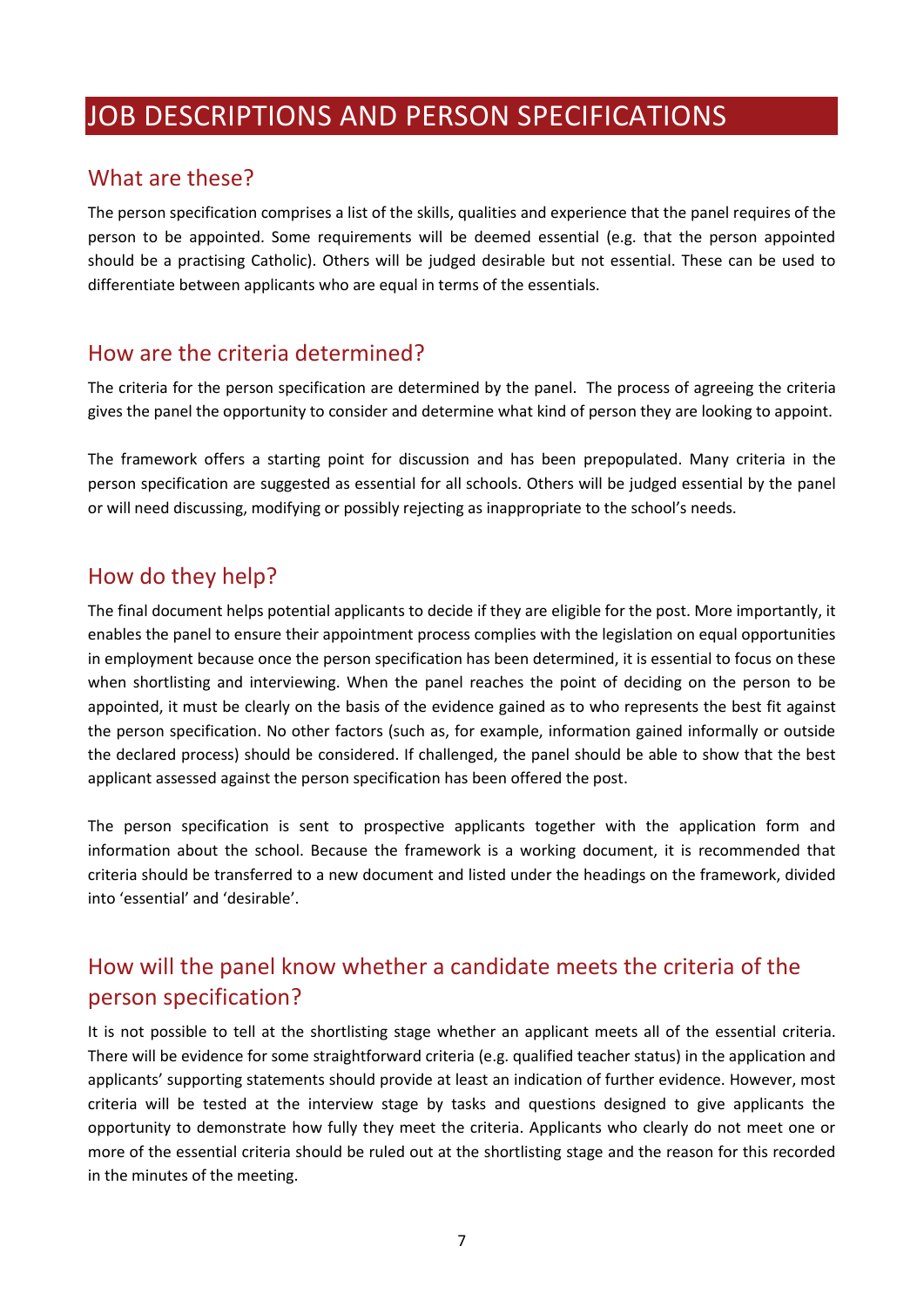## <span id="page-9-0"></span>REMUNERATION ADVICE

Setting an appropriate salary for the role will help to attract the right candidate and to reflect the level of challenge in the role being recruited.

For CEO and Deputy CEO posts, Diocesan guidance is available.

For Headteacher, Deputy Headteacher and leaders of Religious Education, the School Teacher's Pay and Conditions document (STPC) provides the statutory framework for teachers' pay.

At present there is no national or Diocesan scale for School Chaplains.

All academies in the Diocese of Hexham and Newcastle are committed to adhering to the STPC for teaching staff.

<https://www.gov.uk/government/publications/school-teachers-pay-and-conditions>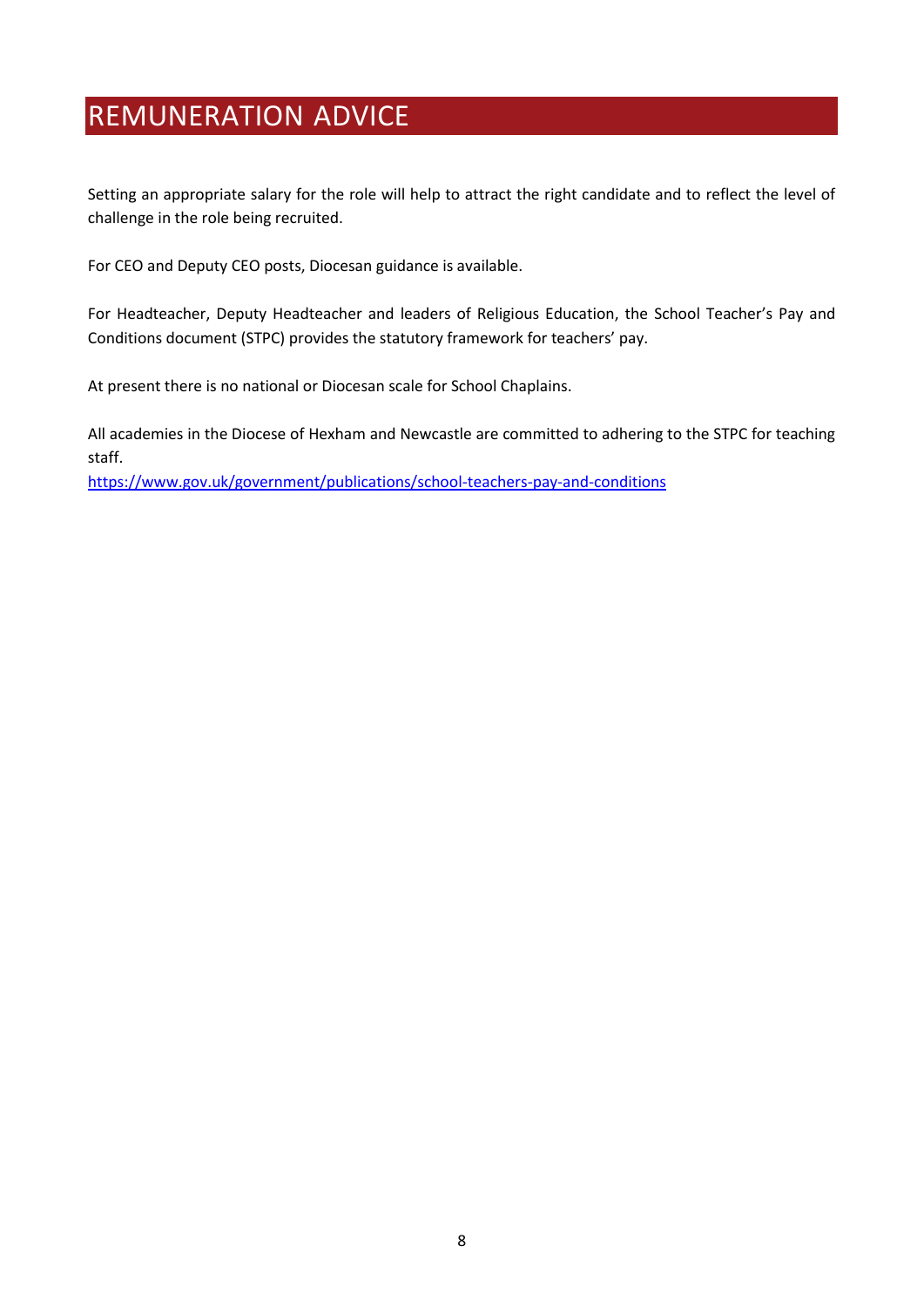# <span id="page-10-0"></span>AGENDA FOR THE SHORTLISTING MEETING

- 1. Opening Prayer
- 2. Apologies for absence
- 3. Declaration of interest
- 4. Consideration of applications against criteria for vacant post(s)
- 5. Procedural matters
	- a) Agreement of shortlist and decision to proceed to interview
	- b) References
	- c) Feedback to applicants not shortlisted
	- d) Confirmation of selection process
	- e) Interview day activities
	- f) Responsibility for organising interview day(s)
	- g) Invitation to interview identity and qualification checks
- 6. Close of meeting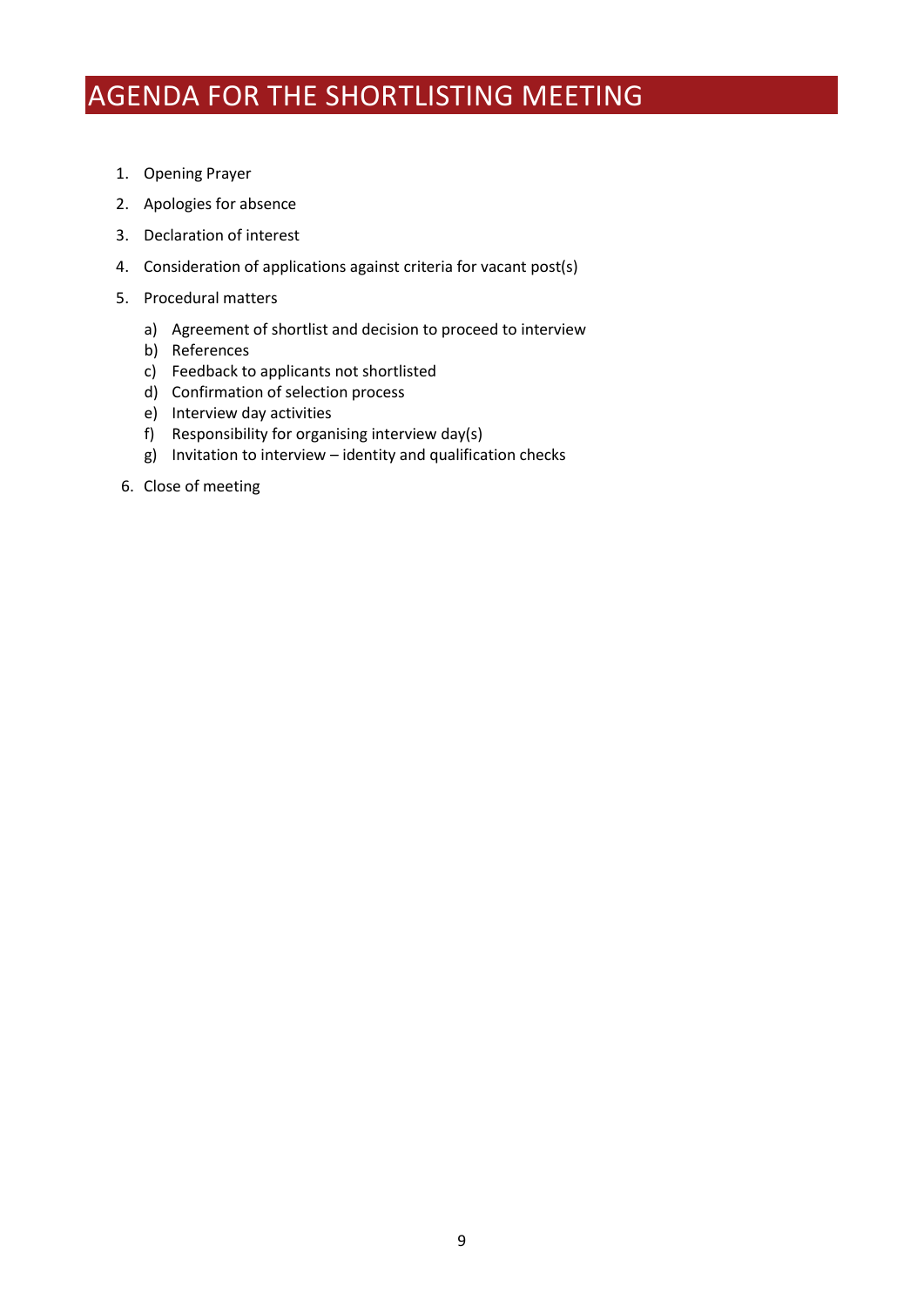## <span id="page-11-0"></span>SHORTLISTING MEETING

### Before the meeting

An appropriate amount of time should be allocated to the meeting. The agenda and applications should be circulated prior to the meeting together with the criteria for appointment and copies of the shortlist working sheet for each candidate.

### Agenda Items

#### **Agenda item 3:** Declaration of interest

Before shortlisting begins, the list of applicants should be checked to ensure that there is/are no conflict(s) of interest. A conflict of interest arises where the panel member has (or has had) a personal or working relationship with an applicant, or is related to, or has prior knowledge of the applicant outside of the work environment which could in any way affect the decision they make. It is a panel member's responsibility to declare any conflict of interest at any stage during the recruitment process to the chair. The chair will seek advice from the advisers.

The above paragraph also applies to any adviser involved in the appointment process.

#### **Agenda item 4:** Consideration of applications against criteria for vacant post(s)

The panel should decide after consideration of each application whether the candidate should be called for interview or rejected because they do not meet one of the essential criteria.

#### **Agenda item 5:** Procedural matters

- a) **Agreement of shortlist and decision to proceed to interview.** The panel decides whether they have a sufficiently strong shortlist to proceed to interview. If the panel is unable to shortlist or wishes to readvertise to attract a greater field, then in discussion with the Diocesan recruitment adviser, they may decide to re-advertise. All decisions should be minuted. A record of the reasons why individual candidates have not been shortlisted should be retained for six months after the interview as it can be called in for scrutiny by a tribunal.
- b) **References.** References are requested for those candidates who have been shortlisted. In line with the CES guidance, they are used 'to obtain objective and factual information to support appointment decisions'. Only formal written references should be used. It is important to be clear about the information that is required in a reference. It is helpful if professional references specifically address the criteria for appointment. The use of a pro forma and standard letter requesting references is recommended as a means of obtaining precisely the information that is required and of ensuring that the same information is gained about each candidate. References allow the panel to:
	- To comply with safer recruitment requirements.
	- To ensure that the essential requirement of 'practising Catholic' is evidenced with a supportive priest reference.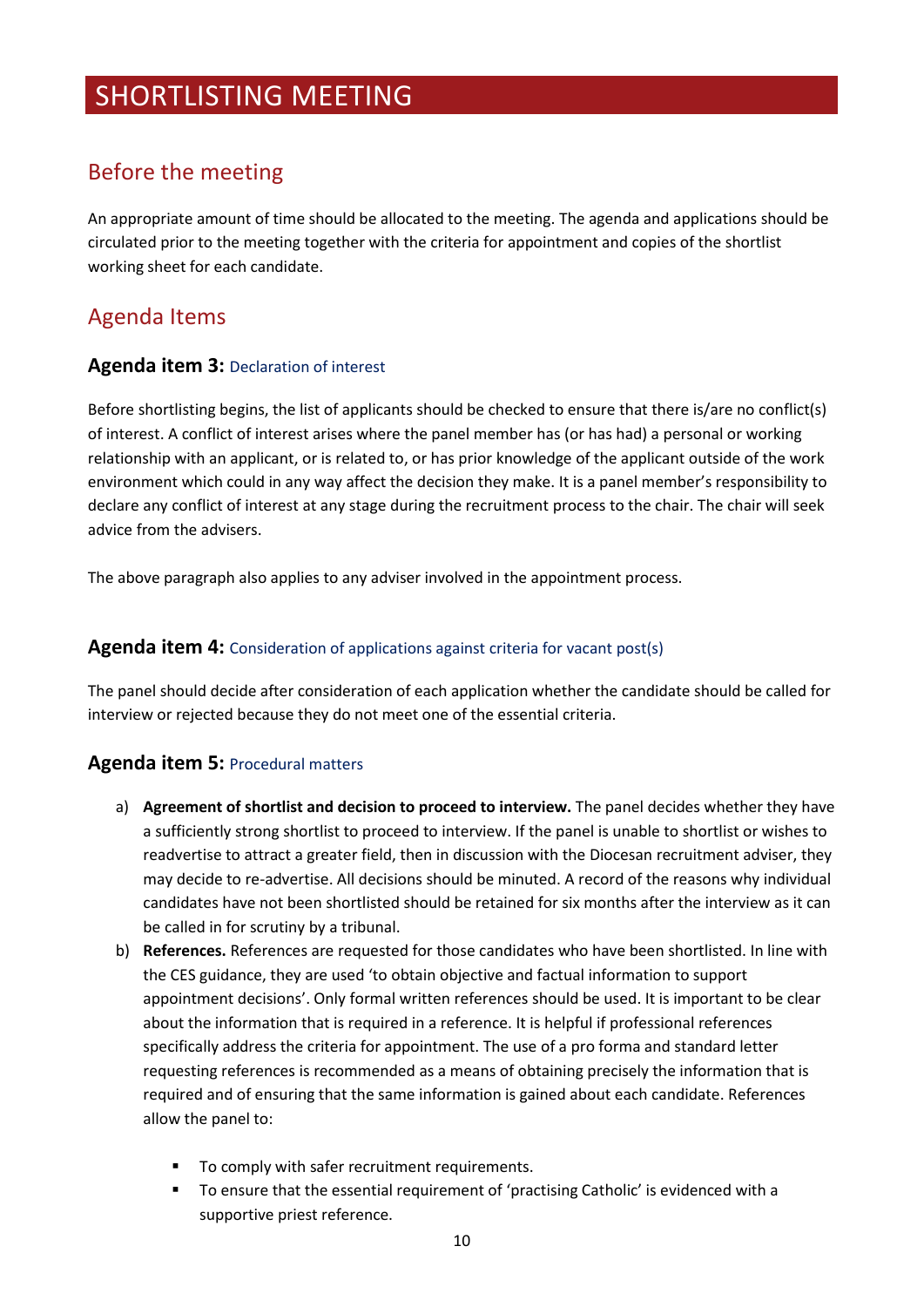■ To ensure that the applicant is supported professionally with a positive recommendation from their current employer or headteacher.

References, as with application forms and other related materials, are strictly confidential and should not be distributed outside of those involved in the appointment process. Care should be taken over their storage and disposal during and after the process. Any queries regarding references should be discussed with the recruitment adviser.

- c) **Feedback to applicants not shortlisted.** It is important to agree who will provide quality feedback and the reason why the applicant was unsuccessful. This can be delegated to the adviser.
- d) **Confirmation of selection process.** The selection process can take between one to two days depending on the number shortlisted. It is usual to take all candidates through the whole process. This allows the panel to develop as fully an informed view as possible as well as being fair to the candidates. The venue, start time and the outline timetable should be decided on. Responsibility for detailed scheduling should be agreed. It is useful to refer sample timetables for interview days.
- e) **Interview day activities.** A variety of activities can be used for the selection process. Task should be chosen to reflect the post advertised.

Examples include:

- Tour of the school
- **E** Liturgical prayer
- Data task/presentation
- Presentations may be given in advance or on the interview day.
- Taught lesson
- Student panel
- Opportunity to meet staff/local governors/priest with pastoral responsibility/directors
- Formal interview with all the panel and advisers present. The question regarding Catholic practice must be asked of all candidates.
- Shared lesson observation of a teacher together with an adviser with observed feedback
- Shared work analysis of a selection of books together with an adviser
- Carousel of panels
- **·** In-tray exercise
- Roleplay e.g. chairing a meeting
- Group discussion with all candidates present
- f) **Responsibility for organising interview day(s).** Confirmation should be made of who will be responsible for all the arrangements. This includes the identity and qualification checks of candidates, booking the venue, arranging lunch, the production of a final timetable and arranging any changes to the school timetable to accommodate liturgical prayer, student meetings or lesson observations.
- g) **Invitation to interview – identity and qualification checks.** Confirmation should be made of who will send letters of invitation to interview (see model invitation to interview letter). The timetable and details of any presentations to be prepared should be included. Candidates should also be informed what documentary proof of identity and of qualifications they should bring. It is important that these are checked and photocopied at the beginning of day one.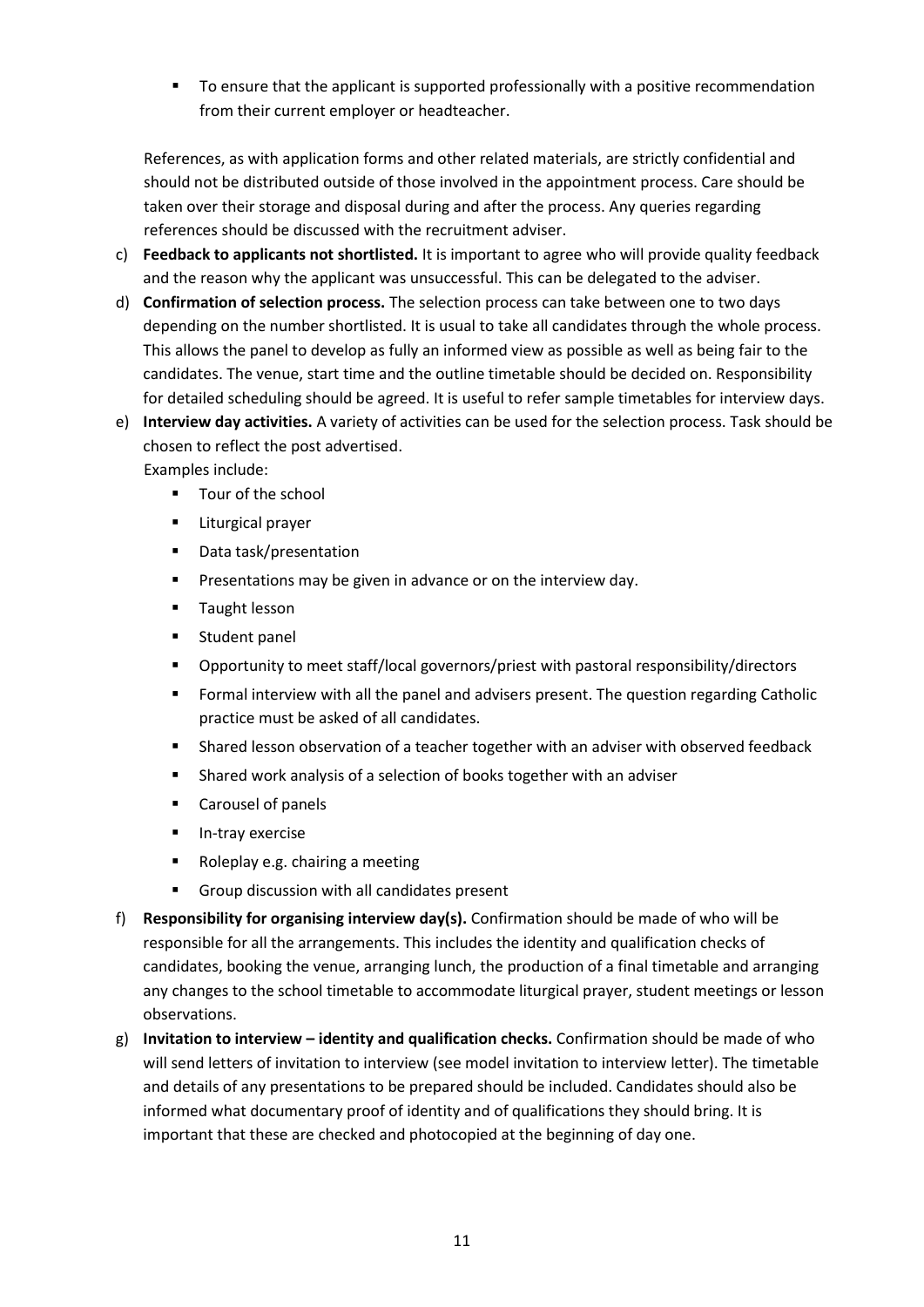## <span id="page-13-0"></span>THE INTERVIEW DAY

### Welcome

All the candidates should be welcomed and introduced. If there is an internal candidate this should be made clear at the start of proceedings. It is vital that the panel conduct themselves impartially during the interview process.

## Panel briefing

This takes place at the beginning of the day. Attendance of candidates should be confirmed. The panel should be familiar with the timetable. **It is at this point the references should be considered**. It is important to remind the panel that:

- It is recommended that candidates are kept for the full recruitment process rather than being eliminated.
- Notes should be objective and factual and, should be retained for six months after the interview as they can be called in for scrutiny by a tribunal.
- Candidates' performance should not be discussed until all have been interviewed although the panel will make their individual judgements (and the reasons) after each interview.
- Activities should be graded using proformas:

| Grade: |        | - | ٠ |         |
|--------|--------|---|---|---------|
|        | lowest |   |   | highest |

## Presentations

The presentation proforma should be used by the panel to record their assessment of the candidates.

## Formal interview questions

The advisers will help to formulate questions.

- All candidates should be asked the same questions (follow up questions in response to a candidate's response can vary).
- All candidates should have the same number of questions and the same allocated length of time for their interview.
- Questions that could potentially be interpreted as discriminatory are not permitted e.g., direct questions about age, marital status, family (see notes on illegal/improper questions in this document).
- Questions may be asked to clarify points raised in references.
- The proforma for recording responses should be used.
- The 'practising Catholic' question must be asked.

At the end of the interview, the candidate must be asked whether, if offered, the post will be accepted.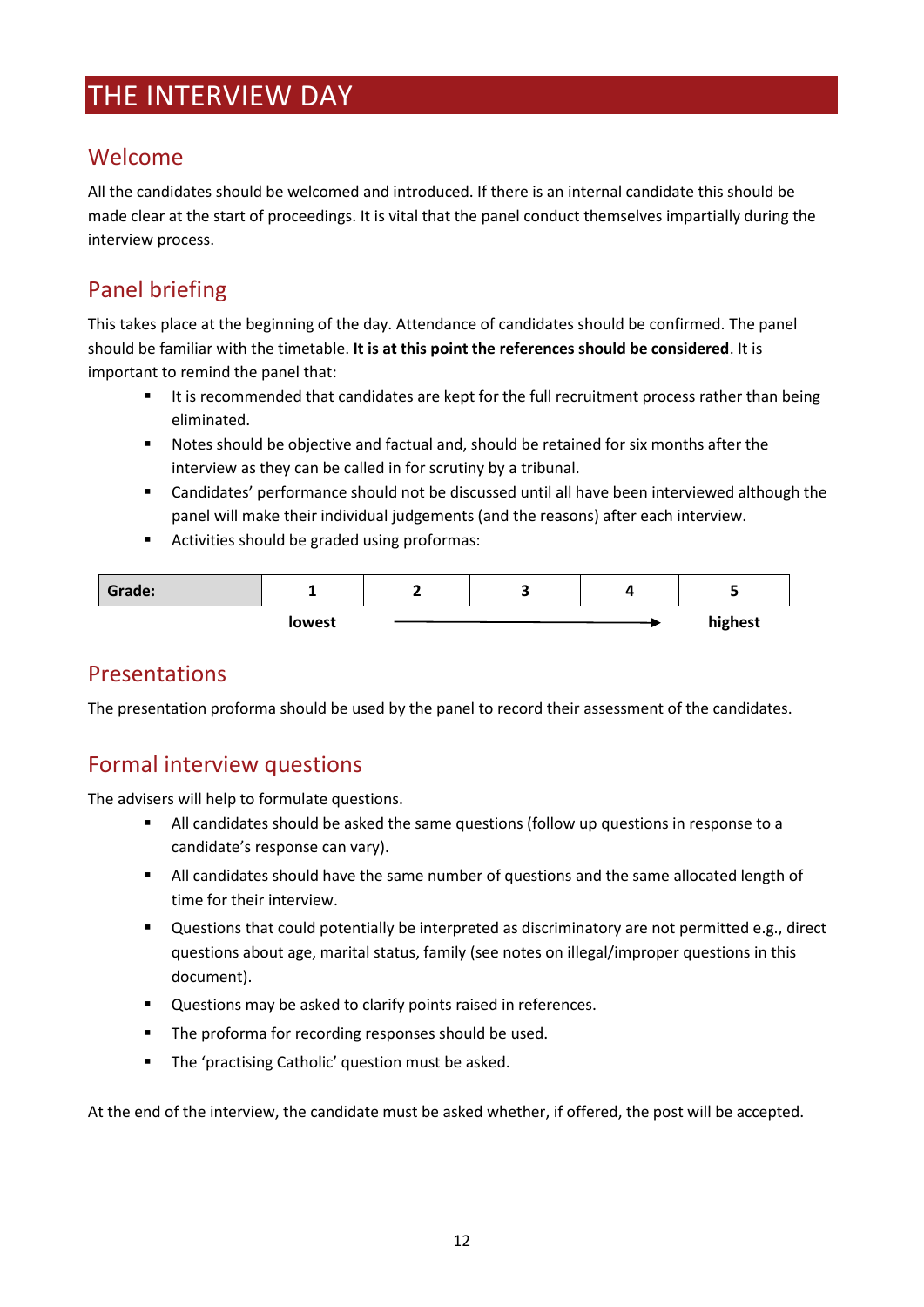## The decision

After all interviews are completed, the panel should make their own assessment of each candidate against the criteria for appointment. Ideally, they should do this by transferring evidence from their interview notes on the working sheet.

After this, discussion can be opened and decisions made, taking into account the professional judgements and guidance of the advisers. The panel should come to an agreed decision on each candidate and on which candidates are the strongest. A proposal to appoint a candidate should be made and formally seconded. Ideally the decision should be unanimous but sometimes a vote is necessary. Occasionally the chair has to use their casting vote.

The panel needs to clearly understand that once it has been decided to proceed to a vote no further discussions can take place. If the decision is not to make an appointment, then, in discussion with the Diocesan recruitment adviser, and if time allows, the panel may decide to advertise again. Otherwise, the Diocesan Department for Education must be consulted to advise on interim leadership arrangements.

## After the decision

All copies of application forms, supporting statements and references should be collected by the HR adviser. The trust must retain a full set of all relevant paperwork for at least six months. Arrangements for notifying candidates of the outcome should be confirmed. Notification will usually be via a telephone call, as it is usual to allow candidates to depart following the conclusion of the final interview. Arrangements for the debriefing of unsuccessful candidates should be made. It is important that quality feedback is provided.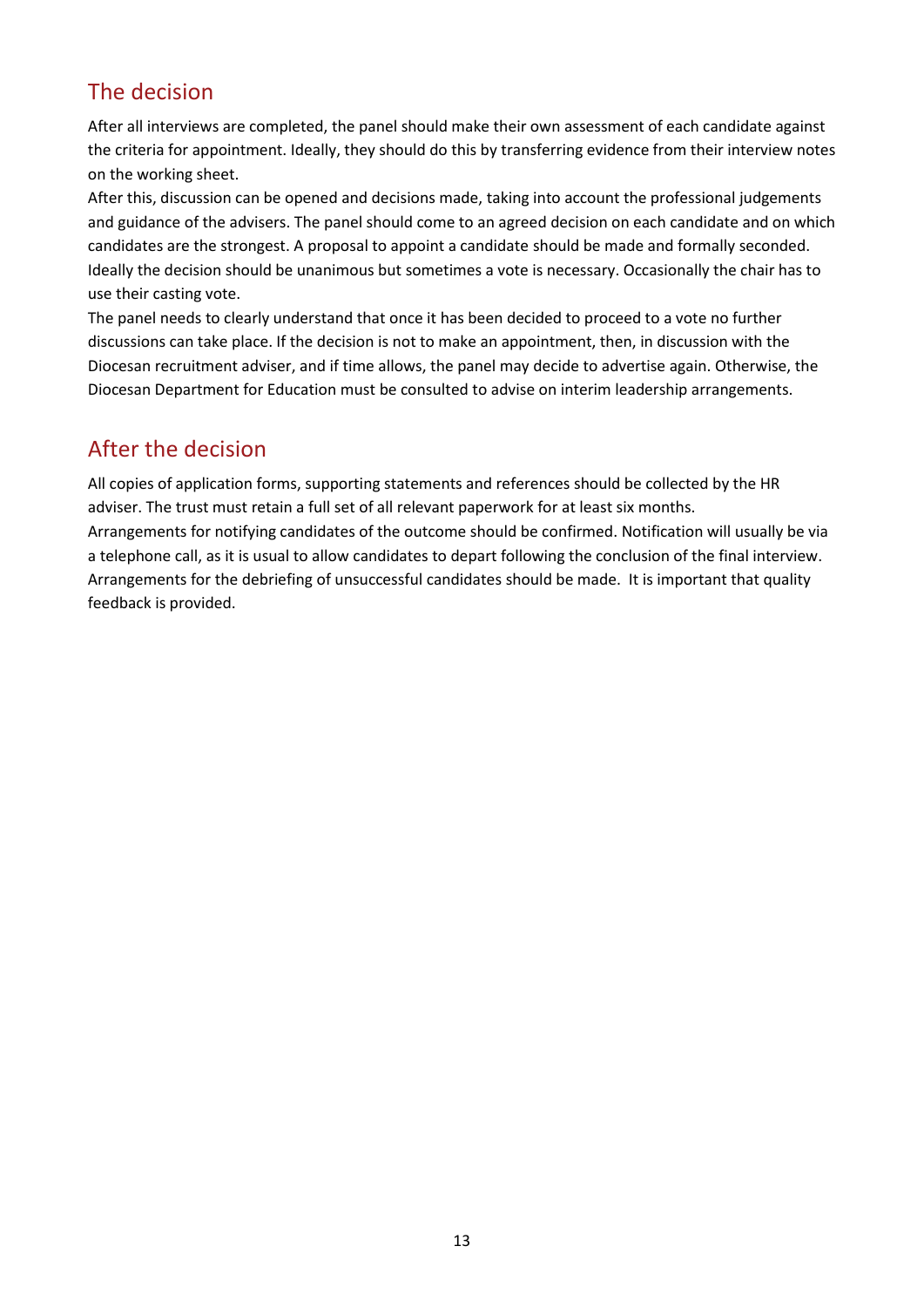## <span id="page-15-0"></span>NOTES ON QUESTIONS

## Illegal/improper questions

Illegal questions usually offend against the range of anti-discrimination legislation which not only promotes equal opportunities but also forbids discrimination. There are nine protected characteristics:

- age
- disability
- gender reassignment
- marriage and civil partnership
- **•** pregnancy and maternity
- race
- religion and belief
- sex
- sexual orientation

It is illegal to ask questions in relation to these, e.g. it is not permissible to ask questions relating to intentions about getting married, starting a family, and coping with small children.

Failure to follow this can lead to a complaint to the Equal Opportunities Commission. The Diocesan Statement on Equal Opportunities in Employment indicates where and how the panel may discriminate between candidates.

The issue of improper questions is not so clear-cut. It is broadly accepted that questions about a teacher's politics or union activities are improper, but while religion and belief is a protected characteristic, the law of the land allows us to ask questions in the area in relation to appointment in a Catholic school.

### Practising Catholic question

Applicants must be asked the following question in the final formal interview. This question must be asked by the adviser appointed by the Diocese:

*Can you confirm that you are a practising Catholic and that you are able to comply will all of the essential criteria in the job description and with the requirements outlined in the Diocesan Briefing Note and 'Catholic Schools and the Definition of a 'Practising Catholic' – 2009 Diocesan Education Service, Archdiocese of Birmingham on what constitutes a practising Catholic?*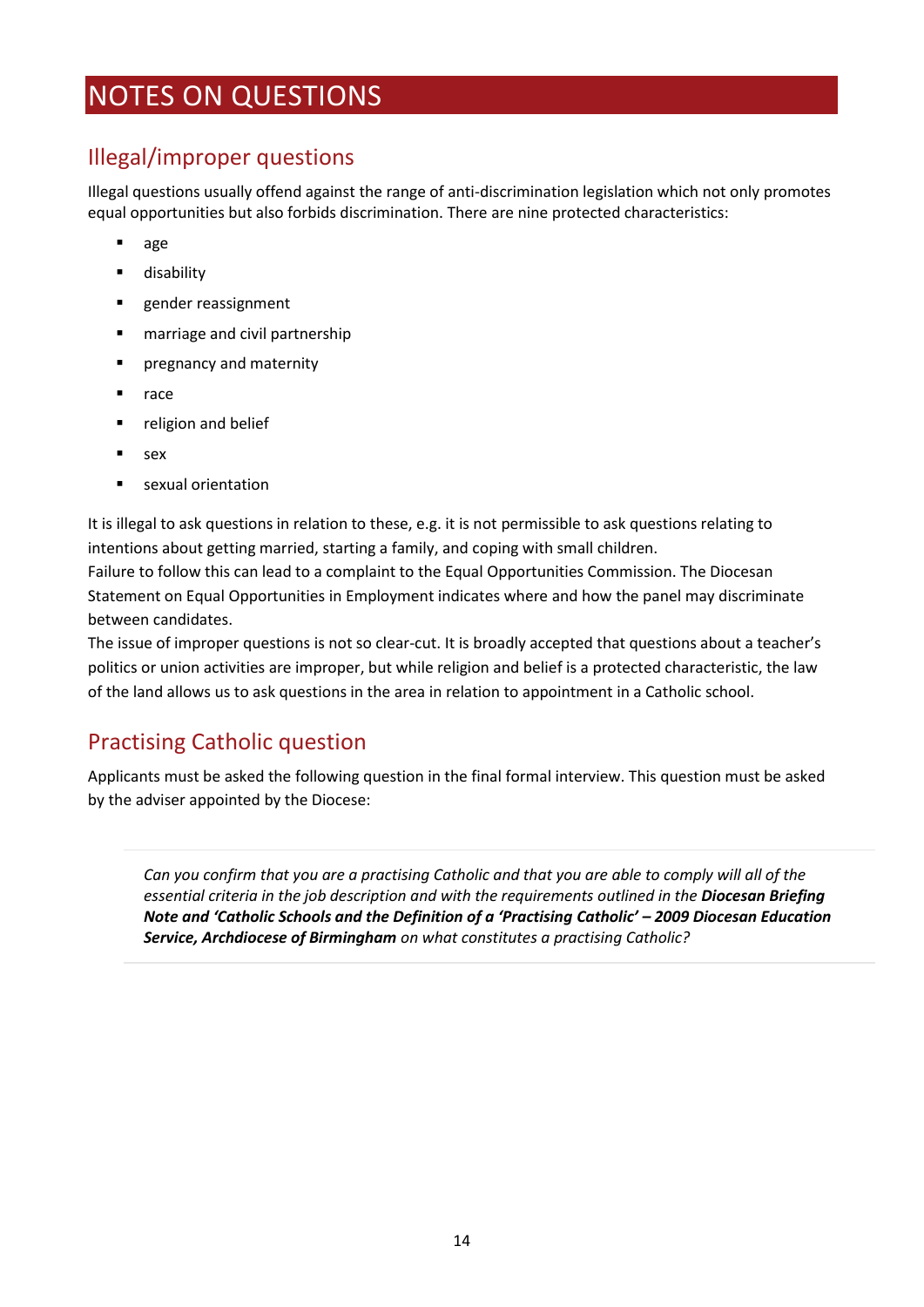## <span id="page-16-0"></span>POST INTERVIEW TASKS

These are the responsibility of the panel.

The successful candidate's application form, supporting statement and references in the school's personnel files should be retained.

Confirm the appointment in writing, including starting date and salary, should be sent. The person appointed is issued with two copies of the letter of appointment. They should return one copy, signed, to the school. The candidate should retain the second copy for their own records. The person appointed needs to be informed of the arrangements for:

- Enhanced check for Regulated Activity from the Disclosure and Barring Service
- Health clearance

The post will be offered and confirmed in line with Scheme of Delegation. The person appointed is issued with the two copies of the appropriate CES contract. The candidate should sign both copies and return one to you for the school's files. They should retain the second copy for their own records. **Please note that a CES contract must be issued.**

### Communication of the appointment

The chair of the panel needs to communicate the confirmation of the appointment with staff and parents, as soon as possible. A common timeline may need to be agreed with the 'providing' school. The recruitment adviser will advise the chair of the panel on this aspect of the process.

### Induction support

The panel has a duty to ensure that the new senior leaders are able to access the induction support provided.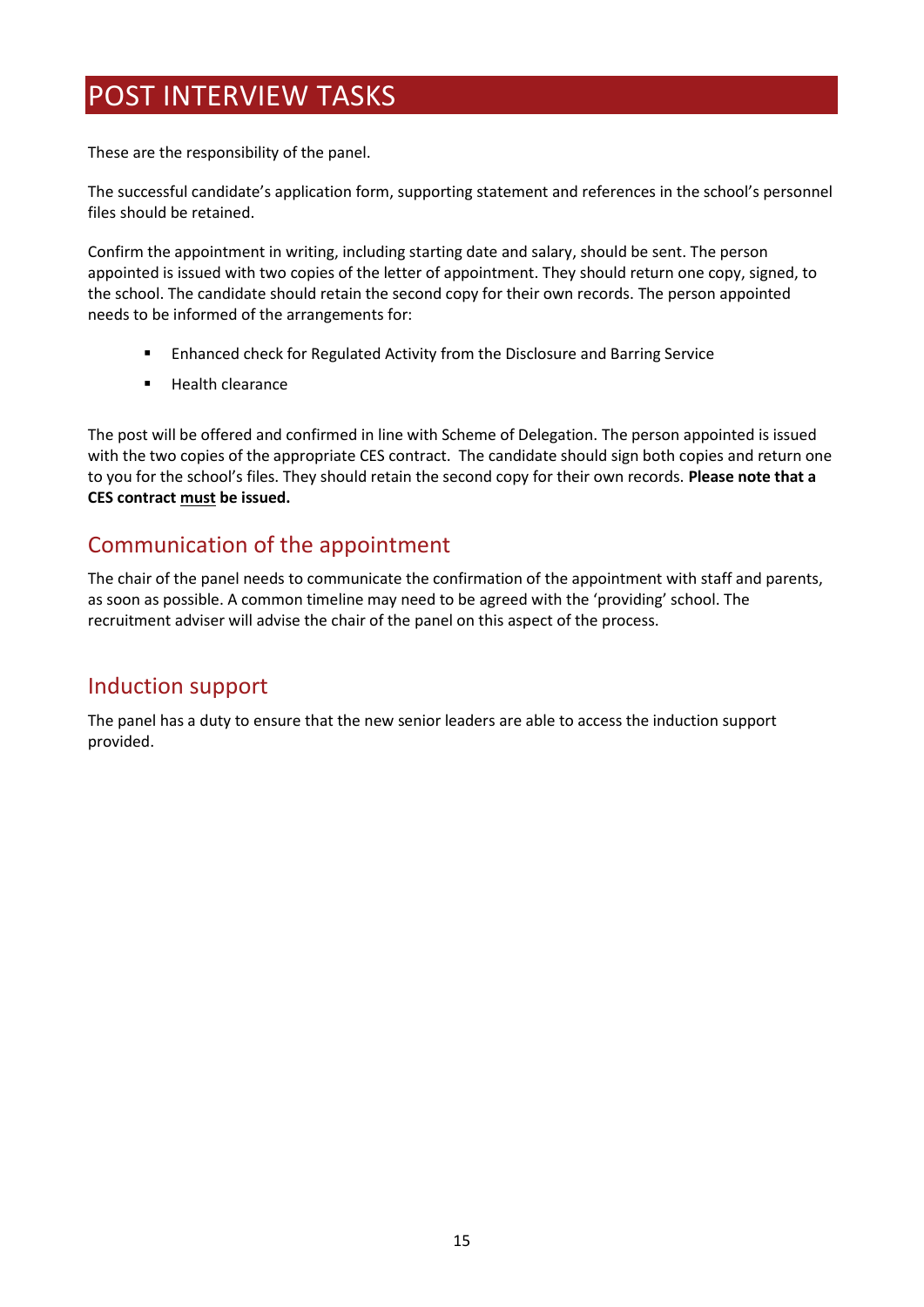## <span id="page-17-0"></span>APPENDIX GENERAL DOCUMENTS AND CHECKLISTS

- Advertisement and Application Pack Checklists
- Model Equality Act 2010 reasonable Adjustments Statement
- Model Invitation to Interview Letter
- Request for Faith and Character Reference Pro Forma
- Request for Faith and Character Reference Letter
- Request for Professional Reference Pro Forma
- Request for Professional Reference Letter
- Interview and Post Interview Board Checklist
- Liturgical Prayer Working Sheet
- Presentation Working Sheet
- Interview Working Sheet
- Model Job Offer Letter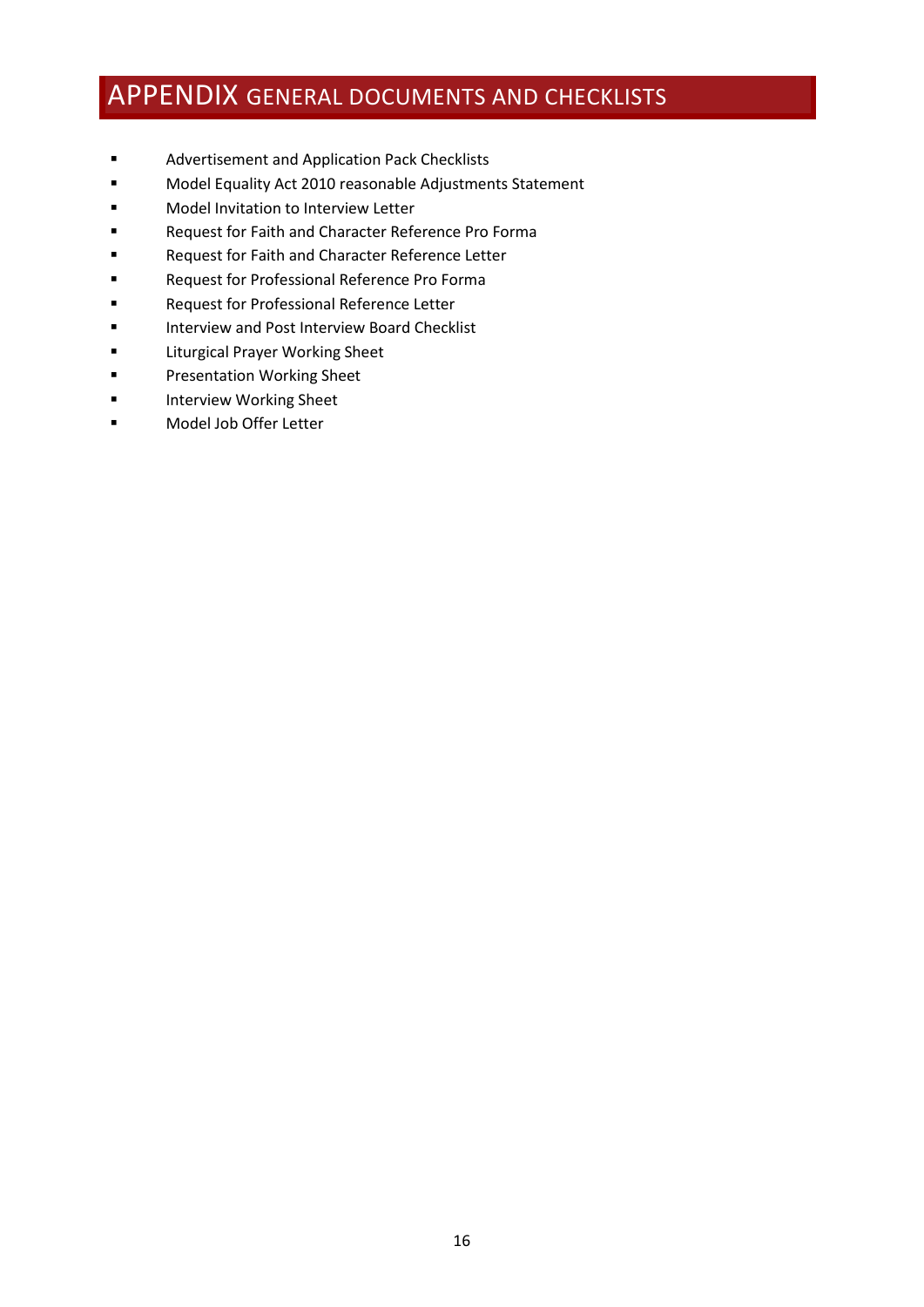# <span id="page-18-0"></span>**ADVERTISEMENT and APPLICATION PACK CHECKLISTS**

## **Advertisement Checklist**

*'The board must advertise any such vacancy or post in such a manner as it considers appropriate unless it has any good reason not to.' 1*

The advertisement is the first point of contact with potential applicants. It should be eye-catching, easy to read and engaging. It is the first opportunity to present the school and create an impression that will attract people to apply.

The key to a successful advertisement is to balance brevity with sufficient information about the school to interest and motivate potential applicants. An overlong advertisement does not catch the eye and can be difficult to read. Examples can be obtained from the recruitment adviser.

### Advertisement Content

The advertisement should include:

| For school based posts:                                                                                                                                                                                                                                                                                                                                                                                                                                                                                                                                                                                                                                                                                                                                                 | For Trust based posts:                                                                                                                                                                                                                                                                                                                                                                                                                                                                                                                                                                                                                                                                                                                                                                                                                            |
|-------------------------------------------------------------------------------------------------------------------------------------------------------------------------------------------------------------------------------------------------------------------------------------------------------------------------------------------------------------------------------------------------------------------------------------------------------------------------------------------------------------------------------------------------------------------------------------------------------------------------------------------------------------------------------------------------------------------------------------------------------------------------|---------------------------------------------------------------------------------------------------------------------------------------------------------------------------------------------------------------------------------------------------------------------------------------------------------------------------------------------------------------------------------------------------------------------------------------------------------------------------------------------------------------------------------------------------------------------------------------------------------------------------------------------------------------------------------------------------------------------------------------------------------------------------------------------------------------------------------------------------|
| The heading:<br>٠<br>'The Diocese of Hexham and Newcastle' (for<br>academies)<br>Diocesan, school and Trust logos<br>٠<br>Name of school and name of Trust<br>'Applications are invited from practising and<br>committed Catholic teachers for the post<br>of at (name of school)'<br>Address of school<br>Start date<br>■<br>Contract type (e.g. full time, part time) and<br>٠<br>contract term (e.g. permanent, fixed term)<br>Group of school and number on roll<br>Salary information<br>п<br>Brief description of school<br>п<br>If appropriate and recent, a phrase from<br><b>Catholic School Inspection Report</b><br>summarising the school<br>Indication of what the school can offer<br>Indication of potential candidate the board<br>п<br>wish to appoint | The heading:<br>٠<br>'The Diocese of Hexham and Newcastle'<br>Diocesan and Trust logos<br>п<br>Name of Trust<br>$\blacksquare$<br>'The Directors of  Trust invite applications<br>from practising and committed Catholics for<br>the post of'<br><b>Address of Trust</b><br>٠<br>Start date<br>$\blacksquare$<br>Contract type (e.g. full time, part time) and<br>٠<br>contract term (e.g. permanent, fixed term)<br>Salary information<br>٠<br><b>Brief description of Trust</b><br>٠<br>Indication of what the Trust can offer<br>$\blacksquare$<br>Indication of potential candidate the board<br>٠<br>wish to appoint<br>Contact information (name, address,<br>telephone number and website address if<br>relevant)<br>An indication of whether informal visits are<br>welcome prior to making application and<br>who to contact to arrange. |
| Contact information (name, address,<br>٠<br>telephone number and website address if<br>relevant)                                                                                                                                                                                                                                                                                                                                                                                                                                                                                                                                                                                                                                                                        | How to request/download application pack                                                                                                                                                                                                                                                                                                                                                                                                                                                                                                                                                                                                                                                                                                                                                                                                          |

<sup>1</sup> Regulation 15 (2) The School Staffing (England) Regulations 2009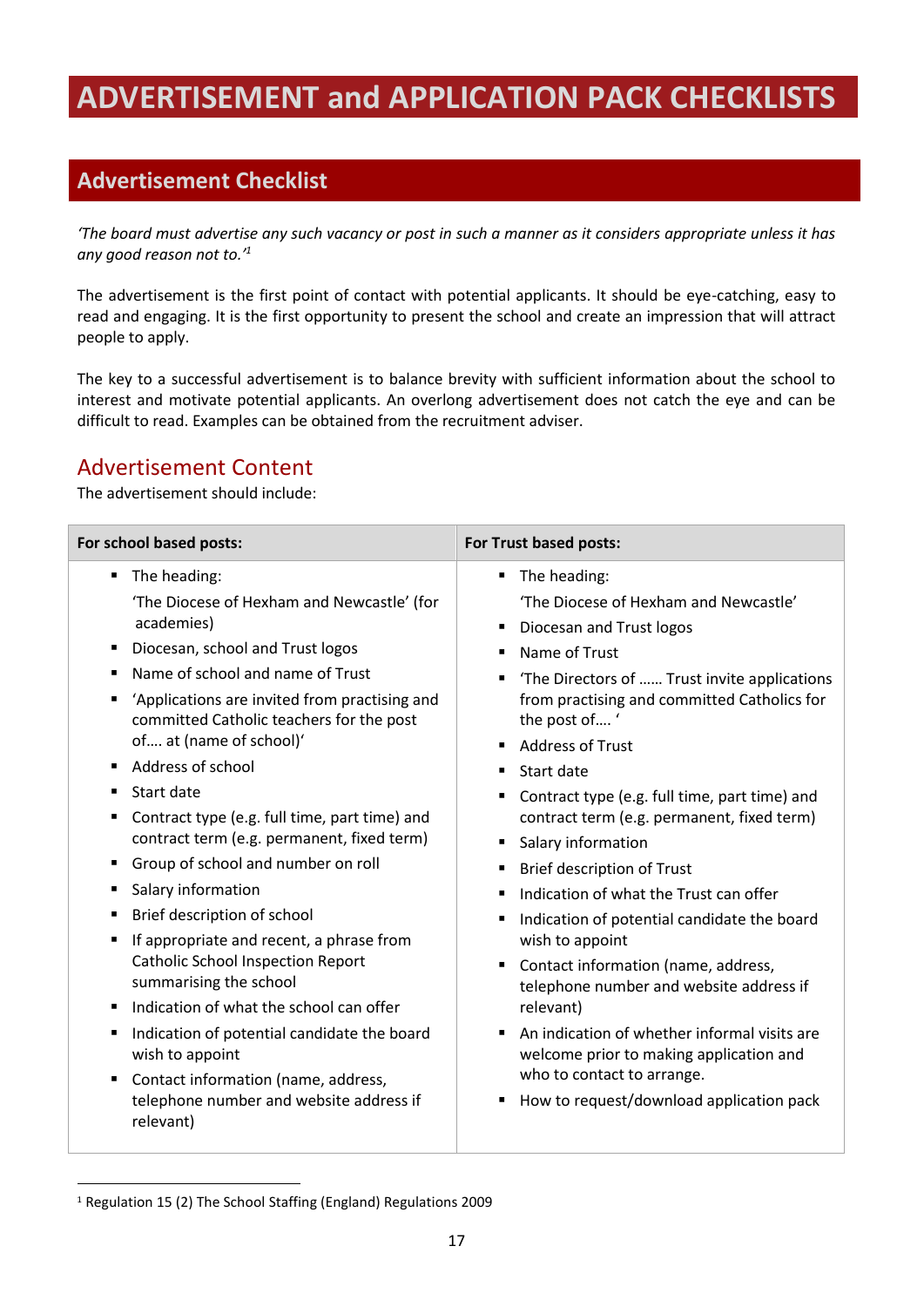- An indication of whether informal visits are welcome prior to making application and who to contact to arrange.
- How to request/download application pack
- Closing date for applications, name and address of person to whom applications should be sent, statement that applications sent by email will be accepted but will require a real signature on the day of interview, dates for shortlisting and interviews
- Closing date for applications, name and address of person to whom applications should be sent, statement that applications sent by email will be accepted but will require a real signature on the day of interview, dates for shortlisting and interviews
- Safeguarding statement

■ Safeguarding statement

### **Application Pack Checklist**

The pack should have high impact but not contain too many documents. As its purpose is to sell the school, the quality of its contents and presentation are very important in encouraging people to commit to making an application. The information provided should give an accurate picture of the school as well as some feel for its distinctiveness. A personalised letter from the chair and/or headteacher can be used to encourage applications. We would encourage schools to make the application pack available via the school's website.

#### **Essential contents:**

- Letter encouraging applications (this will depend on the post being advertised but could be from the chair of directors, the CEO, the chair of governors or the headteacher)
- CES application form **(most up to date version)** [see CES website for most recent version of the application form <https://www.catholiceducation.org.uk/recruitment-process/item/1000042-model-application-forms> **Please note that schools are required to add their details to the** *Request for your Consent to Process Your Data* **sections of the application form, consent to obtain references form, recruitment monitoring form and rehabilitation of offenders act form, in order to comply with GDPR and Data Protection Act 2018 requirements. For their job application to be accepted, applicants can only use the CES form provided by the school, with the school details inserted, and cannot download a blank form direct from the CES website**.
- Other CES form[s https://www.catholiceducation.org.uk/recruitment-process/item/1000051-model](https://www.catholiceducation.org.uk/recruitment-process/item/1000051-model-recruitment-documents-guidance)[recruitment-documents-guidance](https://www.catholiceducation.org.uk/recruitment-process/item/1000051-model-recruitment-documents-guidance)
	- $\triangleright$  Application Forms Notes to Applicants
	- ➢ Recruitment Monitoring Form **(insert school details as for application form)**
	- ➢ Consent to Obtain References Form **(insert school details as for application form)**
	- ➢ Disqualification policy **(if applicable)**
- The Rehabilitation of Offenders Act 1974 Disclosure Form (insert school details as for application **form)** will be required but this is sent out after shortlisting, only to applicants invited for interview. The completed form is brought to interview in a sealed envelope and only the envelope for the successful candidate is opened, the others are destroyed. If you send the form after shortlisting, you will need to add the name of this document to the list of documents stated as enclosed in the model invitation to interview letter (see section C of this guidance)
- Job description and Person Specification
- Diocesan Briefing Note on Practising Catholic (including the document *'Catholic Schools and the Definition of a 'Practising Catholic' - 2009 Diocesan Education Service, Archdiocese of Birmingham)*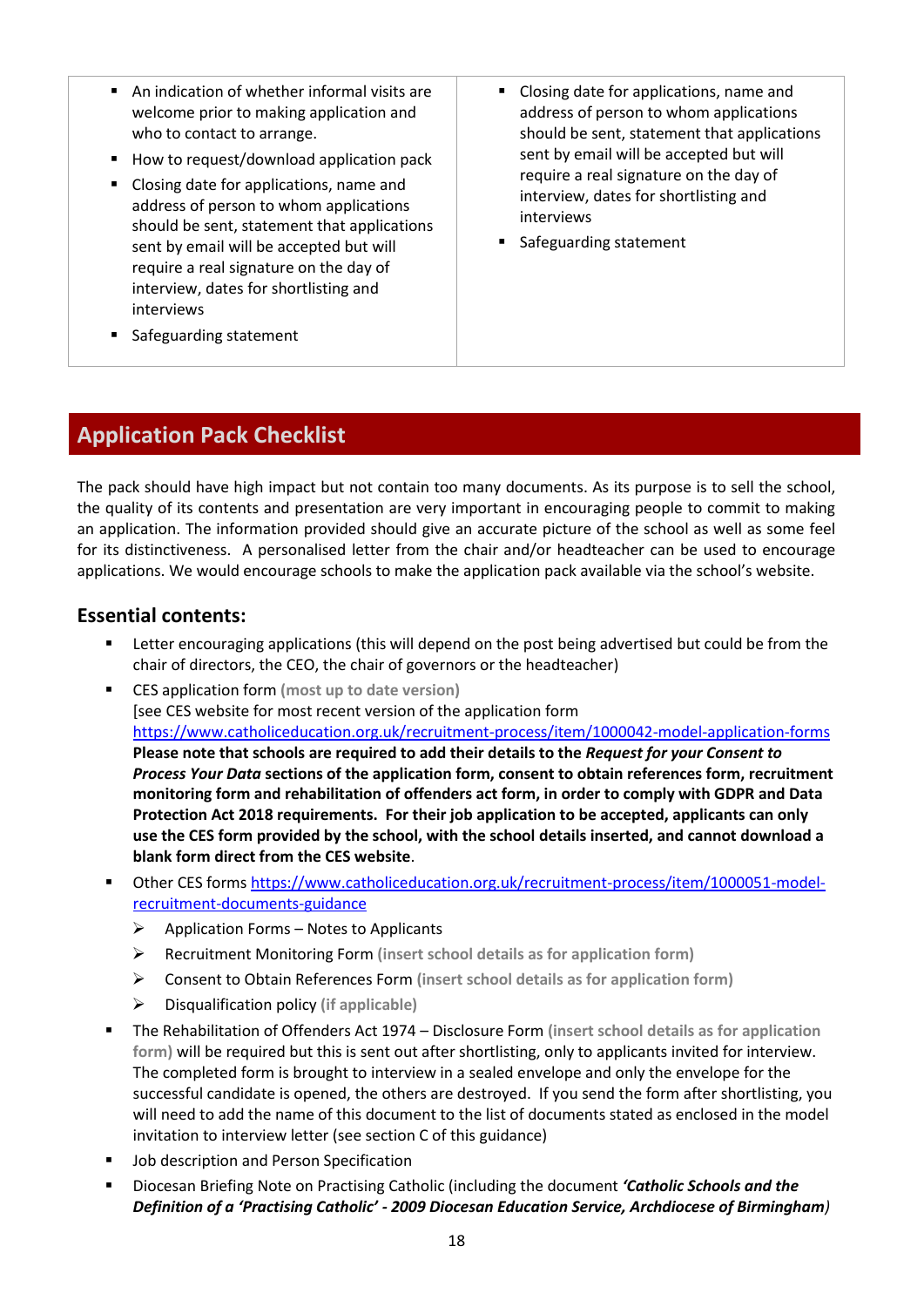- Diocesan Statement on Equal Opportunities
- Safeguarding policy
- Copy of the advert including closing date for applications, name and address of person to whom applications should be sent, statement that applications sent by email will be accepted but will require a real signature on the day of interview, dates for shortlisting and interviews

#### **Optional contents:**

- 1. Brief description of school, its history, location and main strengths
- 2. Catholic school inspection summary report
- 3. Ofsted inspection summary report
- 4. Recent newsletter to parents/parishes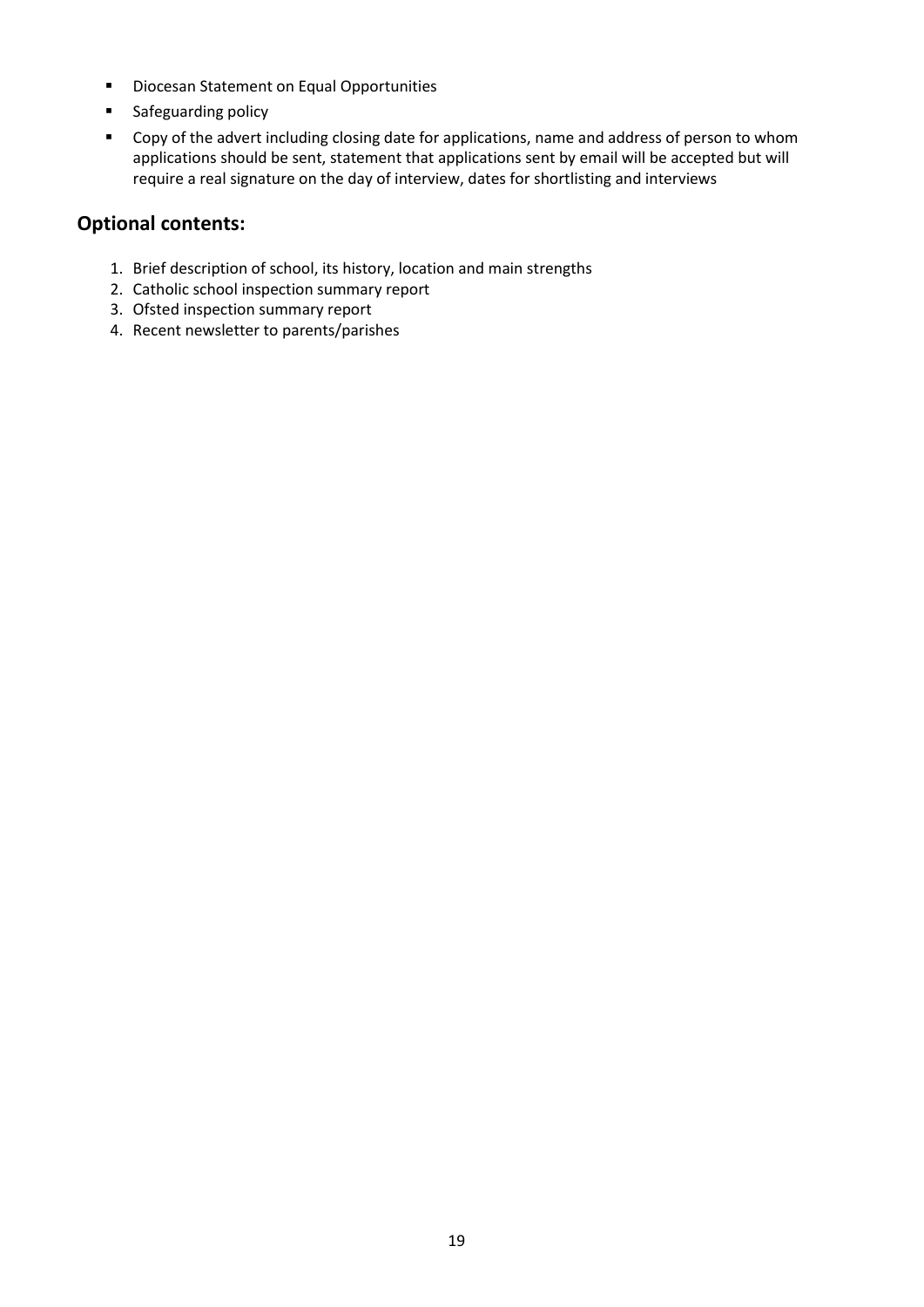# <span id="page-21-0"></span>**MODEL EQUALITY ACT 2010 REASONABLE ADJUSTMENTS STATEMENT**



We understand that some disabled applicants may, due to the nature of their disability, find some parts of the recruitment process challenging. We aim to ensure that all applicants are provided with the same opportunities during the recruitment process and, to that end, we strive to comply with the duties placed upon us to make reasonable adjustments as prescribed by the Equality Act 2010.

Should you have a disability and require a particular adjustment to be made to allow you to fully participate in the recruitment process, please ensure that this is made known to the person identified in the invitation to interview letter when confirming your availability to attend interview as our duty to make reasonable adjustment only applies where we know about, or ought reasonably to know about, your disability (contact details of the relevant person to contact will be provided in your invitation to interview letter).

Below is a non-exhaustive list of some of the types of adjustments that we may make to ensure that the recruitment process is fair to all applicants, if it is reasonable to do so in all the circumstances:

- Modification to documentation this may include providing documents in large print, in Braille format or on audio CD and/or providing oral instruction on documentation for those applicants with a learning disability;
- Modification of procedures for testing and/or assessment this may include allowing an applicant to provide oral answers as opposed to written where the applicant has, for example, a disability which affects their manual dexterity. Conversely, an oral test may be completed in writing where the applicant has a disability which affects their speech;
- Provision of a reader for a visually impaired applicant;
- Provision of auxiliary aids for example, a person to guide a visually impaired applicant around the interview venue;
- Provision of special equipment for example, adapted keyboards for applicants whose disability may affect their manual dexterity and/or large screen computers for applicants with visual impairments;
- Provision of a sign language interpreter for an applicant with a hearing impairment;
- Where interviews are being conducted by telephone, provision for interview by textphone for an applicant with a hearing impairment;
- Provision of vehicle parking as proximate to the interview venue as reasonably practicable for an applicant with a mobility impairment;
- Modification of interview premises for example, in order to ensure that an applicant who uses a wheelchair can gain access to the building where the interview is being held, the school/college may consider using ramps, holding interviews on the ground floor (if there is no adequate lift), considering the placement of furniture and rearranging if necessary etc.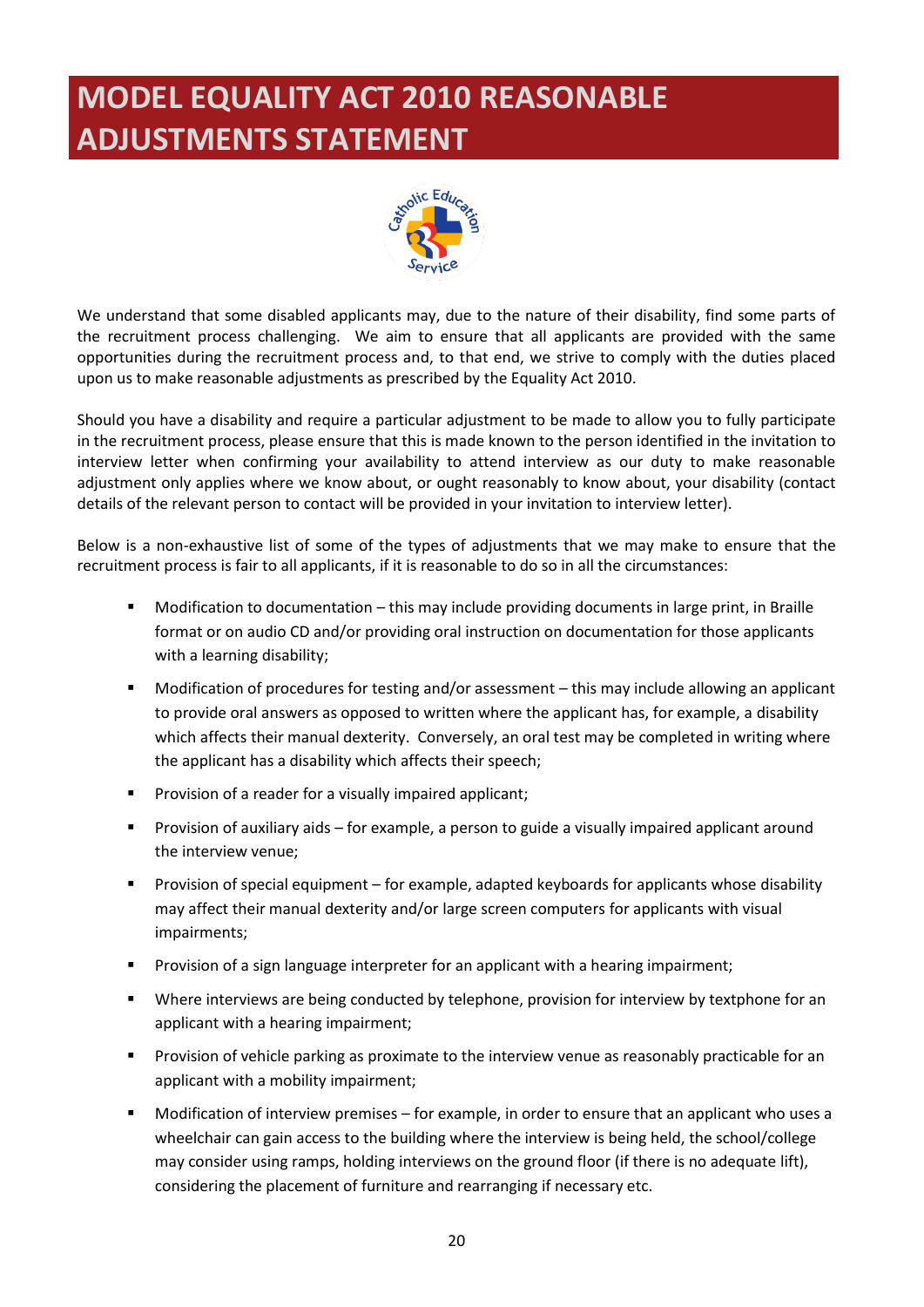<span id="page-22-0"></span>**MODEL INVITATION TO INTERVIEW LETTER**



INSERT APPLICANT'S NAME HERE INSERT APPLICANT'S ADDRESS HERE

#### INSERT DATE HERE

Dear INSERT APPLICANT'S NAME HERE

Re: INSERT POST TITLE - DEPARTMENT HERE

Thank you for submitting your application form for consideration for the above post.

I am delighted to invite you to attend an interview on INSERT DATE HERE at INSERT TIME HERE to be held at INSERT VENUE HERE . On arrival you should report to INSERT NAME OF PERSON/RECEPTION ETC HERE .

#### **Interview details**

Details regarding the format for the day are enclosed.

#### **Documents enclosed with this letter**

Enclosed with this invitation to interview letter are the following documents:-

- 1. The Catholic Education Service Model Contract of Employment for DELETE AS APPROPRIATE: SENIOR LEADERSHIP GROUP 1/SENIOR LEADERSHIP GROUP 2/TEACHER/SUPPORT STAFF/LAY CHAPLAIN which will be the contract of employment offered to the successful applicant;
- 2. Our Diocesan 'Briefing Note' which sets out our understanding and expectations of what it means to be a 'practising Catholic' which we believe will assist applicants to understand our Catholicity requirements as indicated in the post advertisement and/or the application form and notes to applicants;
- 3. Equality Act 2010 Reasonable Adjustments Statement;
- 4. [Disqualification Policy for Staff; a signed copy of which must be returned to the Designated Safeguarding Lead at the school should you wish to accept an offer of a post.] DELETE THIS PARAGRAPH WHERE NOT RELEVANT.
- 5. Rehabilitation of Offenders Act 1974 Disclosure Form.
- 6. Applicant declaration

You will be required to bring a signed applicant declaration to the interview, confirming that you have received, read and understood the content of this letter and the enclosures thereto.

#### **Disclosure and Barring Service check**

This post is conditional upon satisfactory completion of Disclosure and Barring Service (DBS) checks. You will be required to submit to DBS checks should your application be successful and you have indicated your consent to such DBS checks being made in your application form.

#### **Right to work in the UK**

Under the provisions of the Immigration, Asylum and Nationality Act 2006, we are legally required to verify that you have permission to work in the UK. Therefore, please bring **original** documentary evidence of such to the interview. Examples of evidence required can be found in the *Notes to Applicants* which were provided with your application form.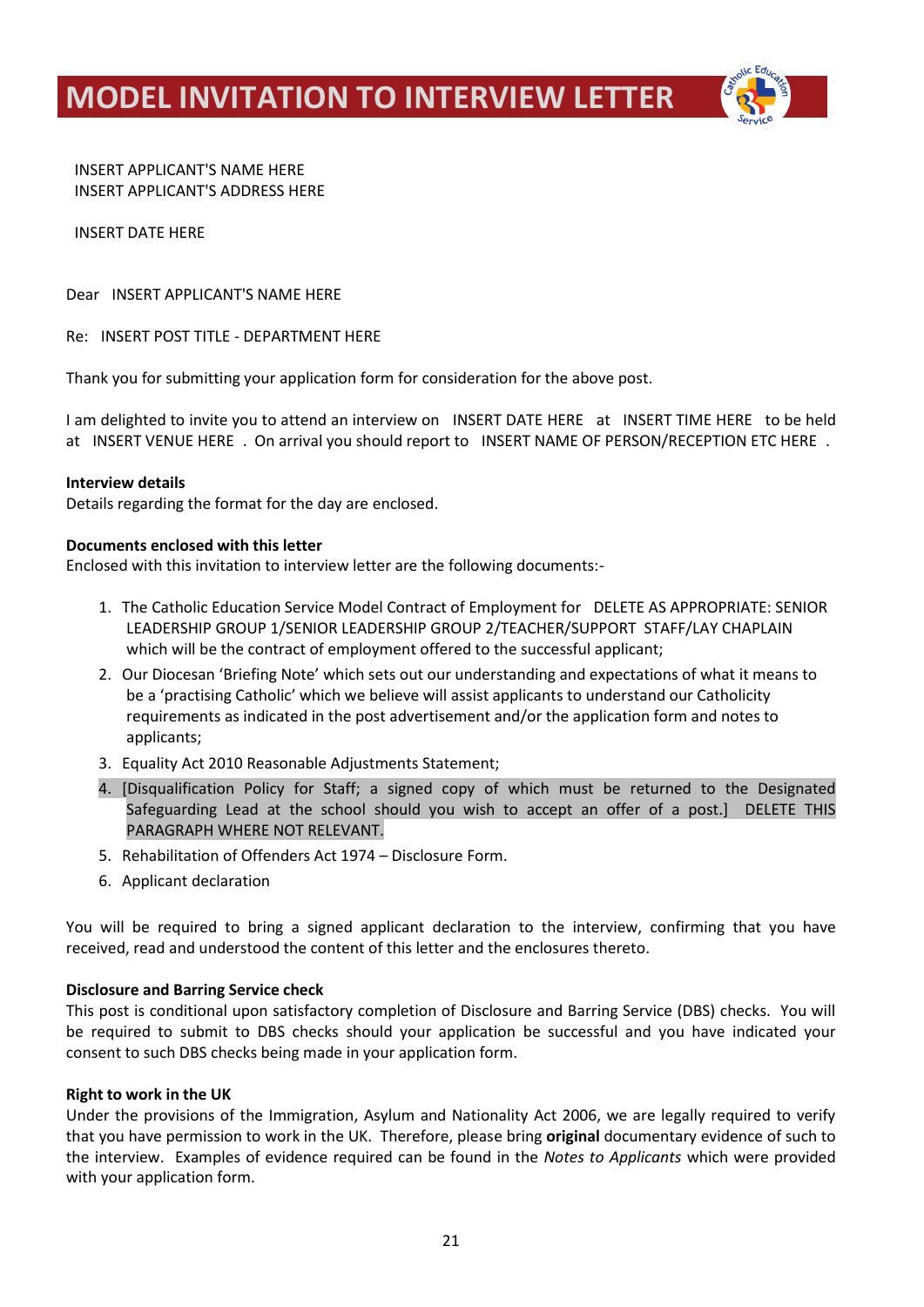#### **Evidence of identity**

As part of the DBS checks we are required to gather three forms of evidence to confirm your identity. You should, therefore, bring with you to the interview three original documents from the following list (please note that you **must** provide at least one form of evidence from Group 1 and, where you provide any documentary evidence from Groups 2a or 2b, at least one of those must state your current address):

- Group 1: Valid Passport/Biometric Residence Permit (UK)/Current Driving Licence (Full or Provisional) (UK/Isle of Man/Channel Islands)/Birth Certificate (UK and Channel Islands) – issued at time of birth.
- Group 2a: Current UK Driving Licence (old style paper version)/Current Non-UK Photo Driving Licence (valid for up to 12 months from the date that the applicant entered the UK)/Birth Certificate (UK and Channel Islands) – issued after the time of birth/Marriage Certificate (UK and Channel Islands)/Adoption Certificate (UK and Channel Islands)/HM Forces ID Card.
- Group 2b: Mortgage Statement (UK and EEA) (not more than 12 months old)/Bank or Building Society Statement (UK and Channel Islands and EEA) (not more than 3 months old)/Bank or Building Society Account Opening Confirmation Letter (UK)/Credit Card Statement (UK and EEA) (not more than 3 months old)/Financial Statement e.g. pension/ISA etc (not more than 12 months old)/P45 or P60 (UK and Channel Islands) (not more than 12 months old)/Council Tax Statement (UK and Channel Islands ) (not more than 3 months old)/Work Permit or Visa (UK) (UK Residence Permit)/Utility Bill (UK) – not mobile phone bill – (not more than 3 months old)/Benefit Statement (not more than 3 months old)/A Document from Central or Local Government, a Government Agency or a Local Authority giving an entitlement (UK and Channel Islands) (not more than 3 months old)/EU National ID Card/Cards carrying the PASS accreditation logo (UK and Channel Islands).

#### **Evidence of qualifications**

You will be required to bring to your interview all evidence of any relevant qualifications and grades attained as indicated by you in your application form. Please bring **original** documents.

#### **Special requirements**

We are committed to ensuring that all applicants are able to fully participate in the recruitment process as far as is reasonable and, to that end, we enclose our *Equality Act 2010 Reasonable Adjustments Statement* which sets out some examples of the types of adjustments we may be willing to make, where it is reasonable to do so, to ensure fair access to disabled applicants.

Should you require any additional arrangements and/or adjustments to be made in order to fully take part in any part of the interview process please contact INSERT NAME HERE , INSERT JOB TITLE AND CONTACT TELEPHONE NUMBER HERE with your requirements.

#### **Confirmation of attendance**

Please contact INSERT NAME HERE , INSERT JOB TITLE AND CONTACT TELEPHONE NUMBER HERE to confirm your attendance at interview.

INSERT ANY OTHER RELEVANT INFORMATION HERE IF APPROPRAITE. DELETE THIS PARAGRAPH WHERE NOT RELEVANT.

We look forward to hearing from you.

Yours sincerely,

INSERT NAME ETC HERE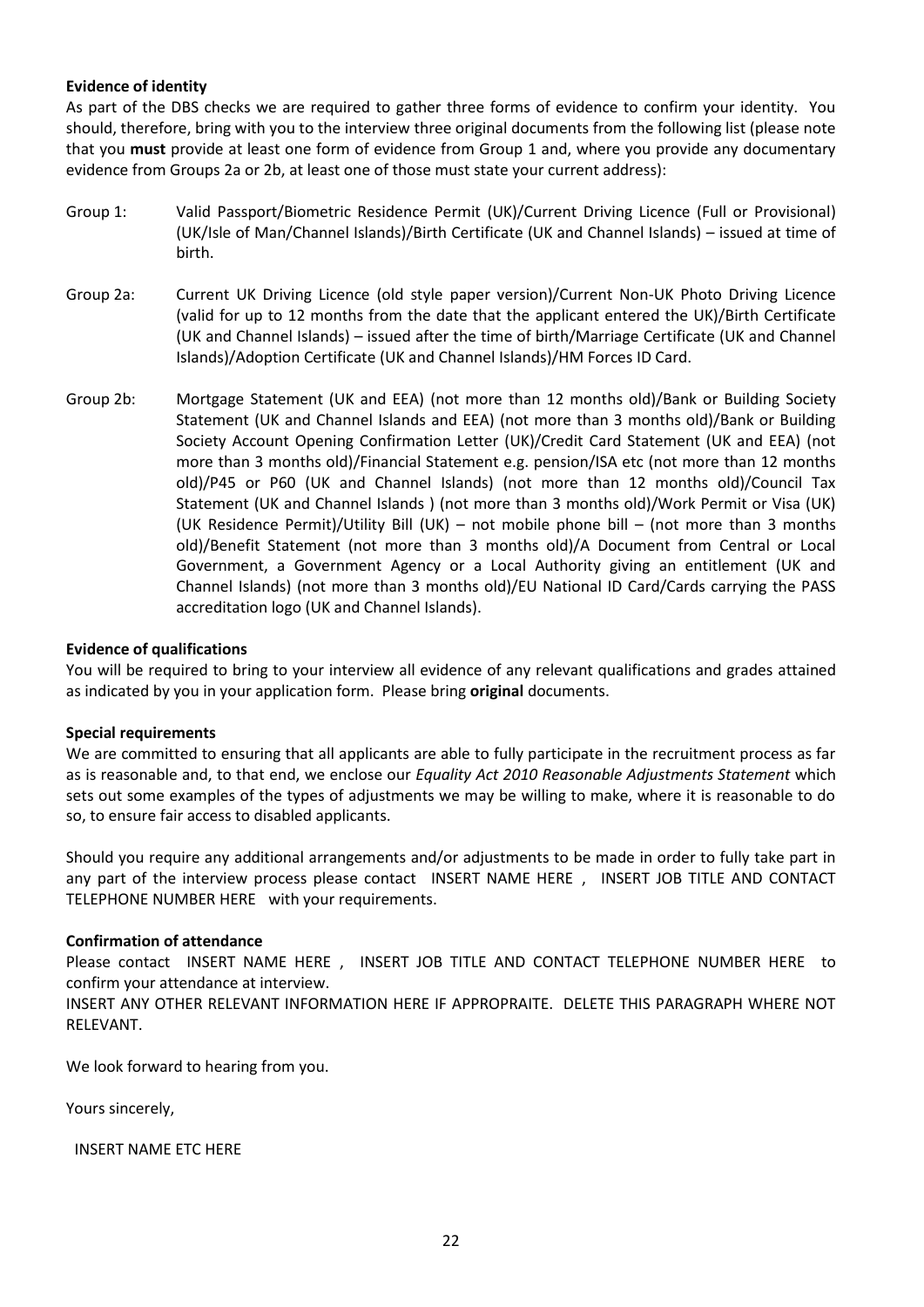## Applicant Declaration

Applicants are required to sign the CES applicant declaration form.

| <b>Knotic Edu</b>                                                                                | <b>APPLICANT DECLARATION</b>                                                                                                                                                                               |  |  |
|--------------------------------------------------------------------------------------------------|------------------------------------------------------------------------------------------------------------------------------------------------------------------------------------------------------------|--|--|
|                                                                                                  |                                                                                                                                                                                                            |  |  |
|                                                                                                  | that I have been provided with a sample copy of the model Catholic Education Service (CES) contract<br>of employment particular to the post at the school/academy for which I am applying. I confirm that: |  |  |
|                                                                                                  | I have read and understood the invitation to interview letter and its enclosures;                                                                                                                          |  |  |
|                                                                                                  | I have read the sample CES contract of employment;                                                                                                                                                         |  |  |
| I have been afforded an opportunity to ask questions about the terms of the CES contract;<br>and |                                                                                                                                                                                                            |  |  |
| . Where relevant, my questions have been answered to my satisfaction.                            |                                                                                                                                                                                                            |  |  |
| Signed:                                                                                          |                                                                                                                                                                                                            |  |  |
| <b>Print name:</b>                                                                               |                                                                                                                                                                                                            |  |  |
| Dated:                                                                                           |                                                                                                                                                                                                            |  |  |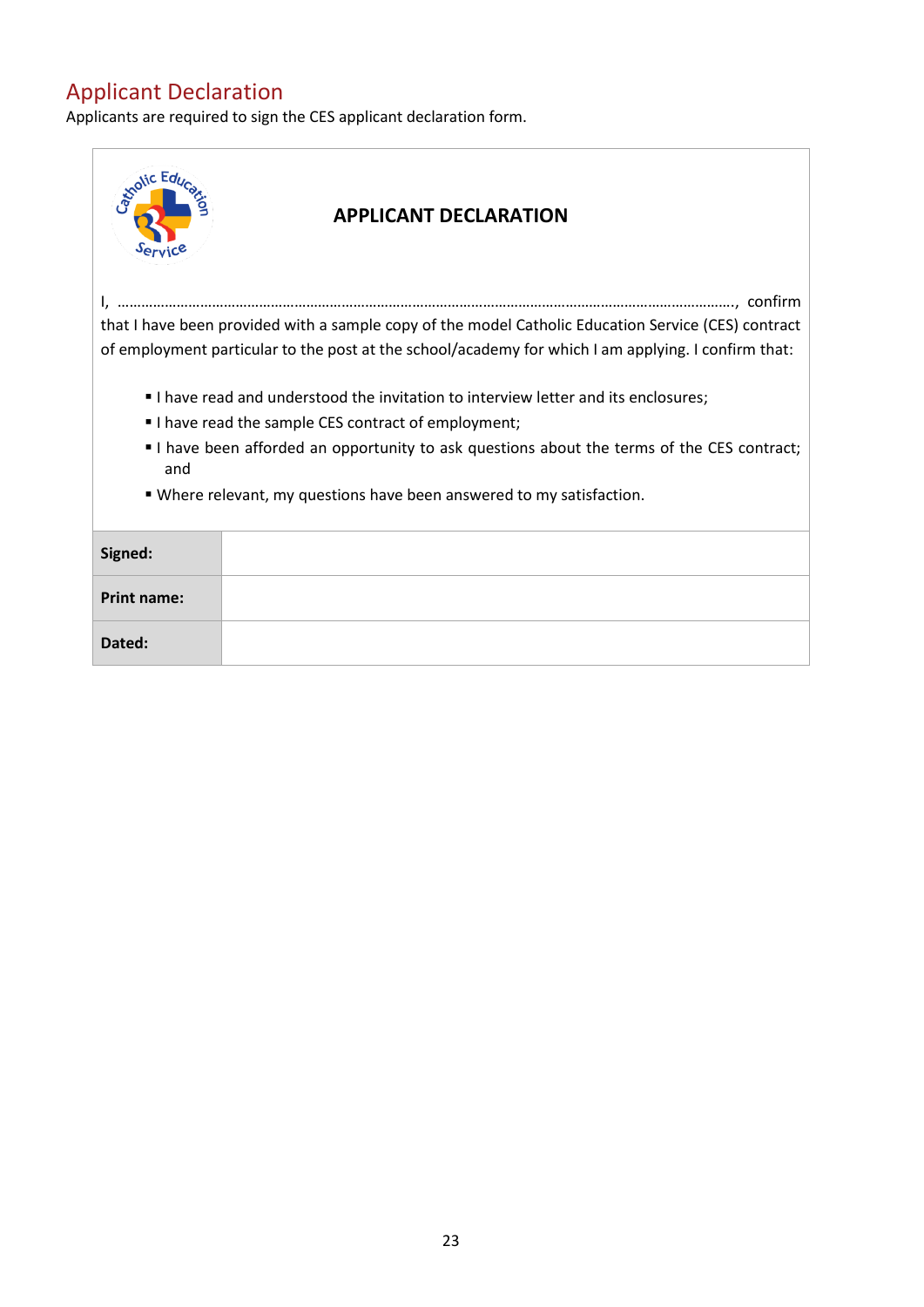# <span id="page-25-0"></span>**REQUEST for FAITH and CHARACTER REFERENCE LETTER**

This letter should be sent together with the pro forma on the following page and a copy of the *Diocesan Briefing Note on Practising Catholic* by the chair of the board to the parish priest whose name and address are given on the application form.

#### **CONFIDENTIAL**

Dear Father

(Name and address of applicant)

has applied to this school for the post of

and has consented to me seeking a reference from you. I should be grateful if you would answer all of the questions on the attached questionnaire in as much detail as you are able. In the interests of fairness the board has decided that only written responses will be accepted.

It is a requirement of this post that the candidate meets the requirements of 'practising Catholic' in line with the Diocesan Briefing Note. This document is included for your information.

Please ensure that the statement provided is reliable, and based on a careful and accurate assessment with full and frank disclosure of all relevant matters. I hope the questionnaire helps you in this respect.

As additional information, which you may find useful, I enclose a copy of the job description and criteria of appointment for the post.

I am enclosing a stamped addressed envelope for your reply.

The selection interviews will be held on example information by the information by the information by the information by  $\blacksquare$ .

I thank you in anticipation for your assistance in this matter.

Yours sincerely

(Name) Chair of the board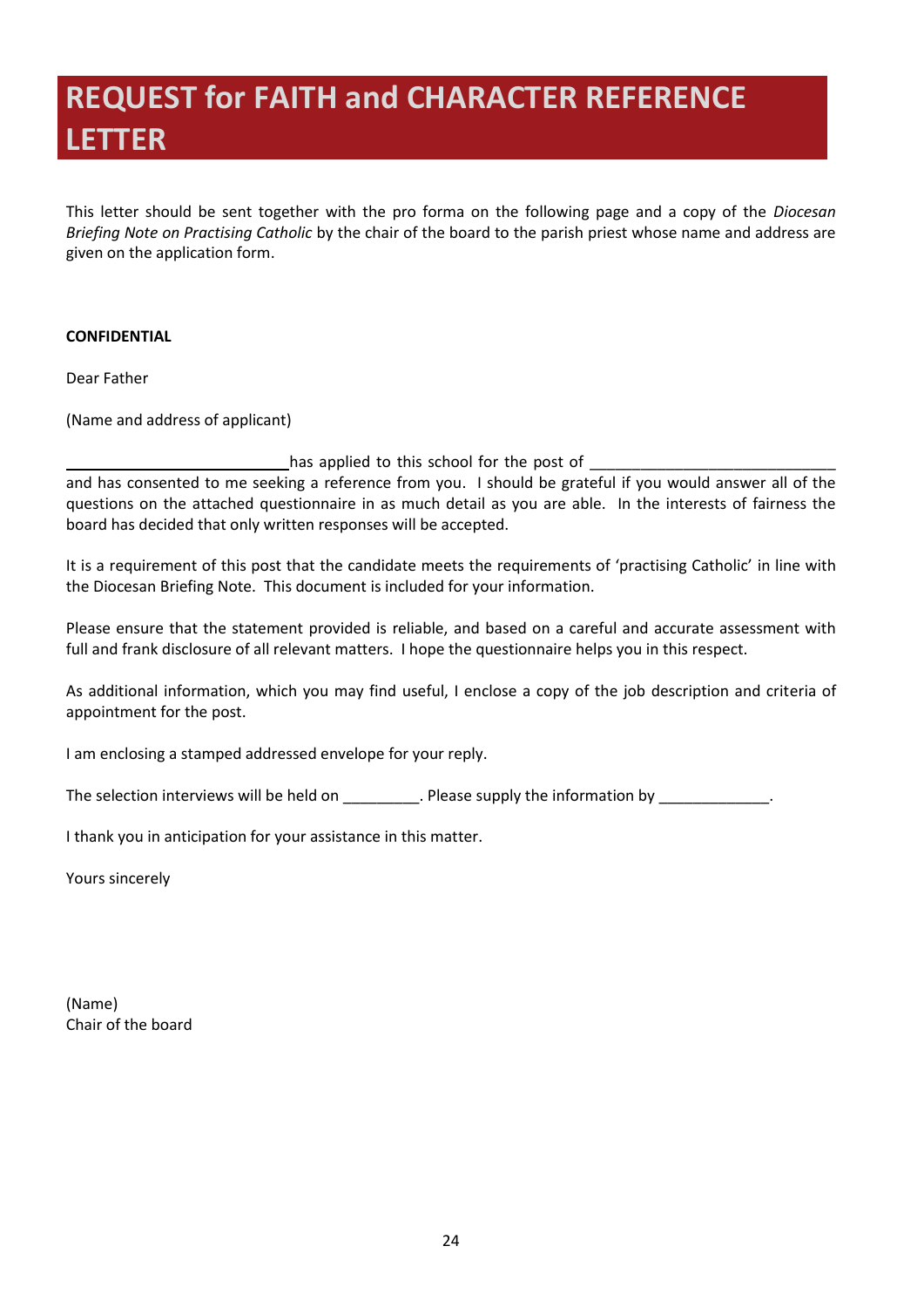# <span id="page-26-0"></span>**REQUEST for FAITH and CHARACTER REFERENCE**

#### **CONFIDENTIAL**

| Applicant's name:            |  |
|------------------------------|--|
| <b>Address:</b>              |  |
| School and post applied for: |  |

| 1. | To your knowledge, does the applicant meet the requirements of 'practising Catholic' as outlined in the<br>Diocesan Briefing Note? |
|----|------------------------------------------------------------------------------------------------------------------------------------|
| 2. | To your knowledge does this applicant attend Mass and receive the sacraments regularly?                                            |
| 3. | To the best of your knowledge is this applicant's personal life in keeping with the teachings of the Church?                       |
| 4. | Is there any evidence of the applicant's practice of the faith in parish life? If so, please indicate:                             |
| 5. | In your opinion would this applicant be able to witness to the faith as a leader in a Catholic school?                             |
|    | 6. Are you able to recommend this person for consideration for this post?                                                          |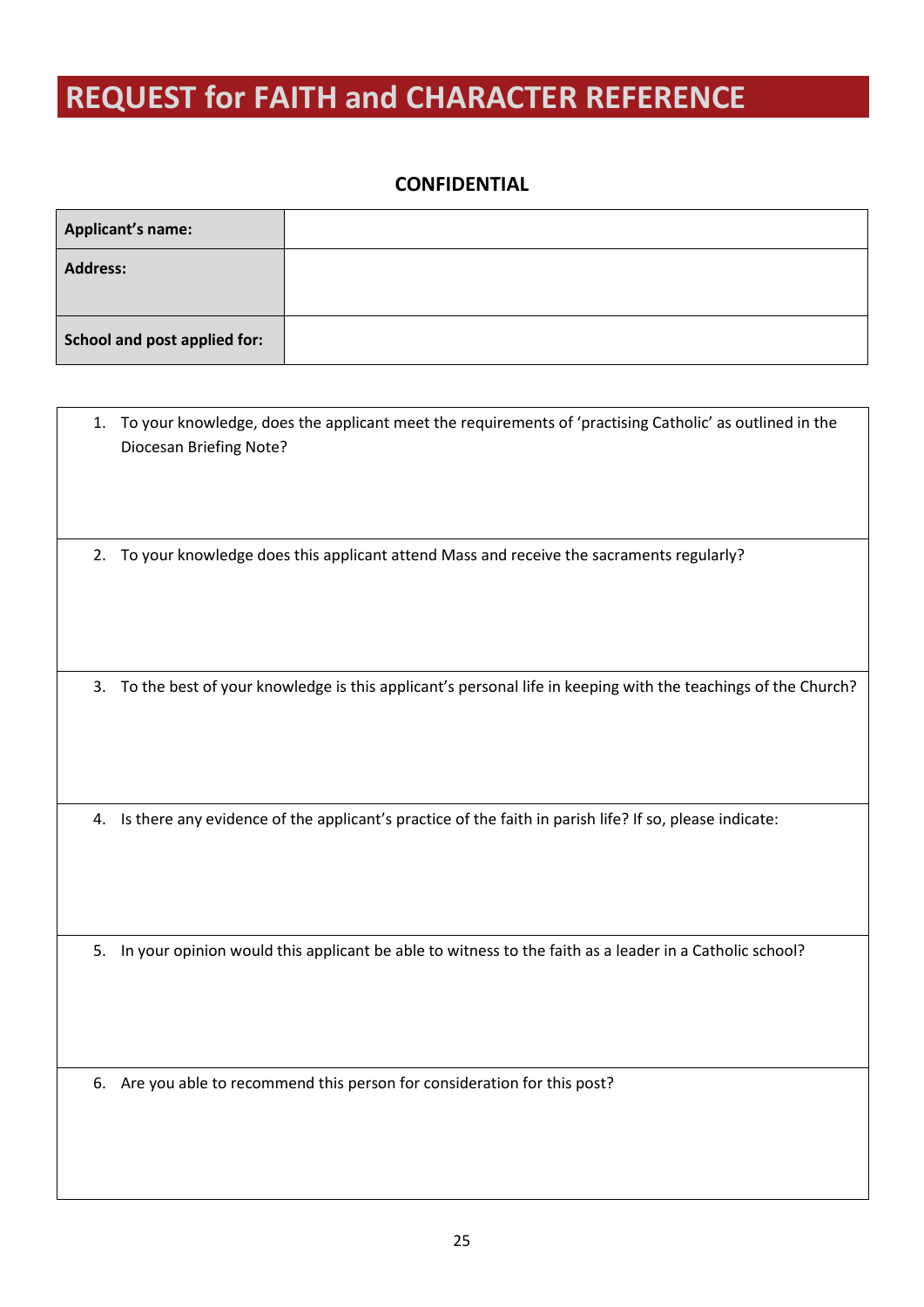| 7. Are there any other observations you would wish to make about this person which you believe are |
|----------------------------------------------------------------------------------------------------|
| relevant to the post?                                                                              |

| Name of<br>referee: | <b>Designation:</b> |  |
|---------------------|---------------------|--|
| <b>Address:</b>     |                     |  |
| Signature:          | Date:               |  |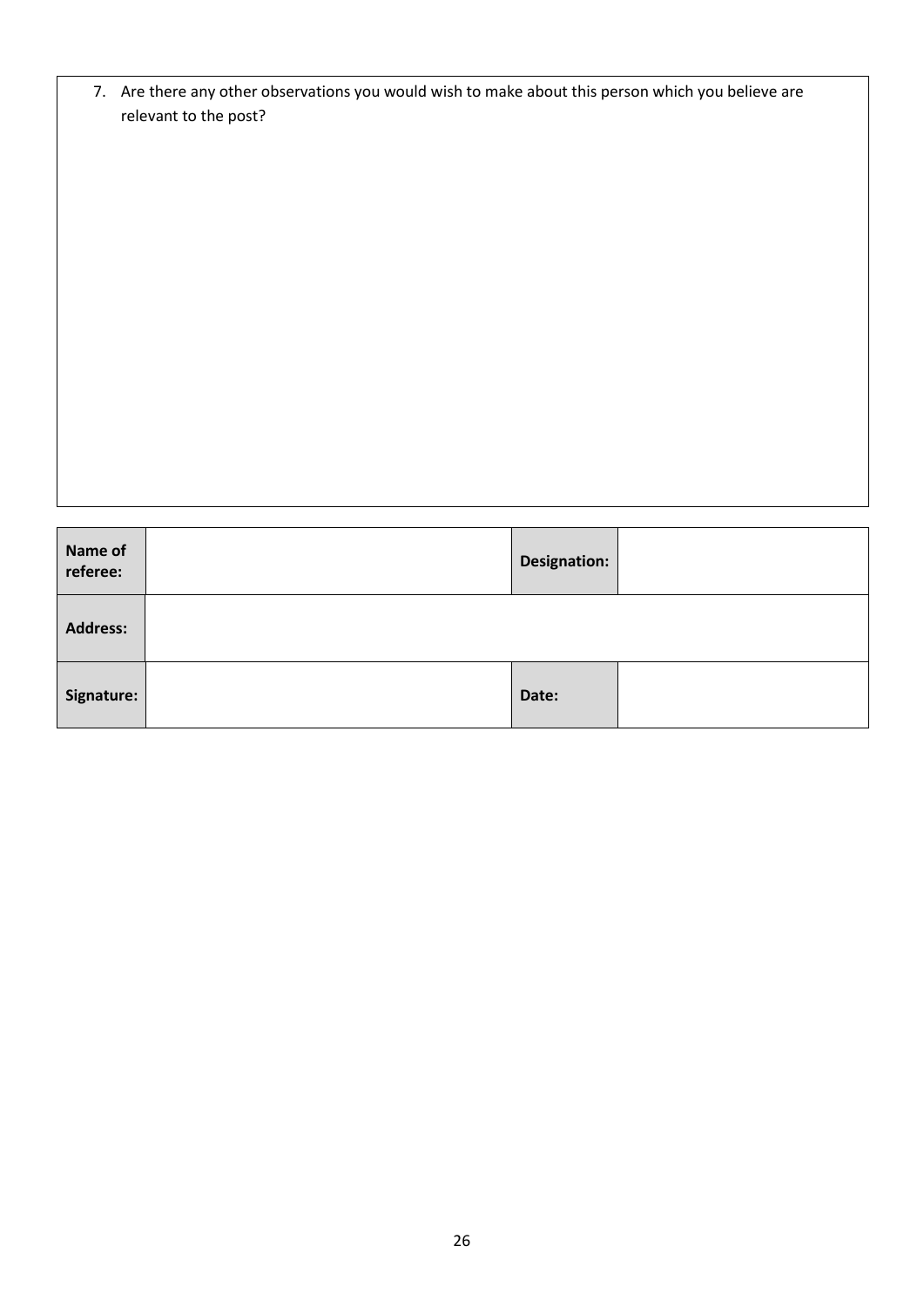# <span id="page-28-0"></span>**REQUEST for PROFESSIONAL REFERENCE LETTER**

This letter should be sent with the proforma on the following page.

Dear

(Name and address of applicant)

has applied to this school for the post of entity and has consented to me seeking a reference from you. I should be grateful if you would give your confidential professional assessment of *(name)'*s suitability for the post by answering all of the questions on the attached questionnaire in as much details as you are able. I enclose a copy of the criteria for appointment and would particularly ask that you comment on *(name)*'s significant strengths or achievements in the experiences, skills and qualities specified within that document.

Please comment on the candidate's experience and commitment to their duties/responsibilities and their knowledge and experience of safeguarding.

Finally, I would be very grateful if you could state whether you recommend this person for appointment without reservation.

I am enclosing a stamped addressed envelope for your reply.

The selection interviews will be held on \_\_\_\_\_\_\_\_\_\_. Please supply the information by \_\_\_\_\_\_\_\_\_\_\_\_\_.

I thank you in anticipation for your assistance in this matter.

Yours sincerely

(Name) Chair of the board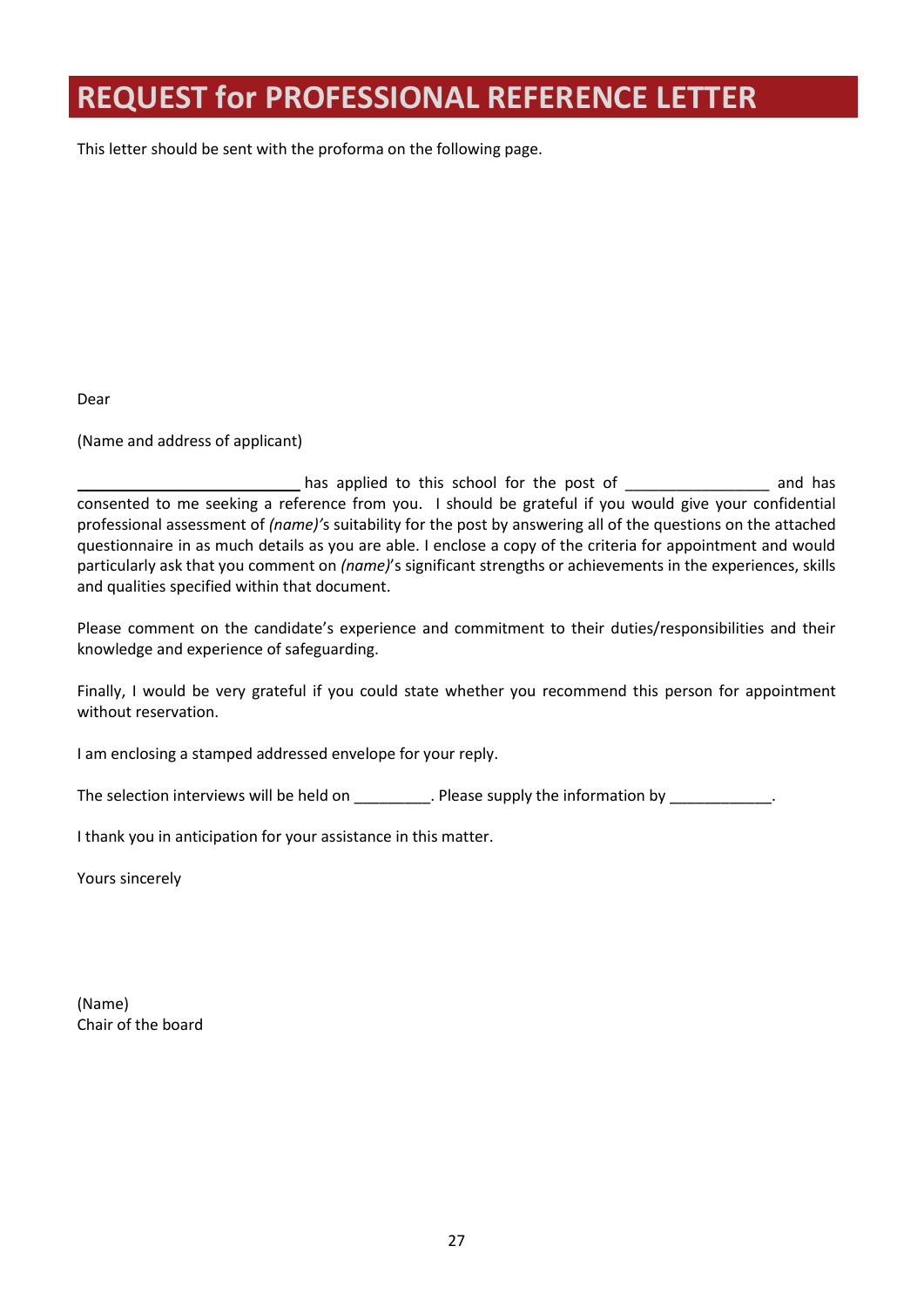# <span id="page-29-0"></span>**REQUEST for PROFESSIONAL REFERENCE PRO FORMA**

| <b>Applicant's name:</b> |  |
|--------------------------|--|
| <b>Address:</b>          |  |
| School applied for:      |  |
| Post applied for:        |  |

|    | 1. How long have you known this person?                                                                                                                                                                                                                                           |
|----|-----------------------------------------------------------------------------------------------------------------------------------------------------------------------------------------------------------------------------------------------------------------------------------|
|    | 2. In what capacity do you know this person?                                                                                                                                                                                                                                      |
| 3. | Has this person ever been the subject of any disciplinary action (including investigations) whilst in your<br>employment?                                                                                                                                                         |
|    | 4. If yes to 3, please state the outcome and date (and whether safeguarding concerns):                                                                                                                                                                                            |
| 5. | Since this post is considered exempt from the provisions of the Rehabilitation of Offenders Act 1974<br>(Exceptions Order 1986), it would be in order for you to reveal any information you have about any<br>convictions against this person. Please give details if applicable. |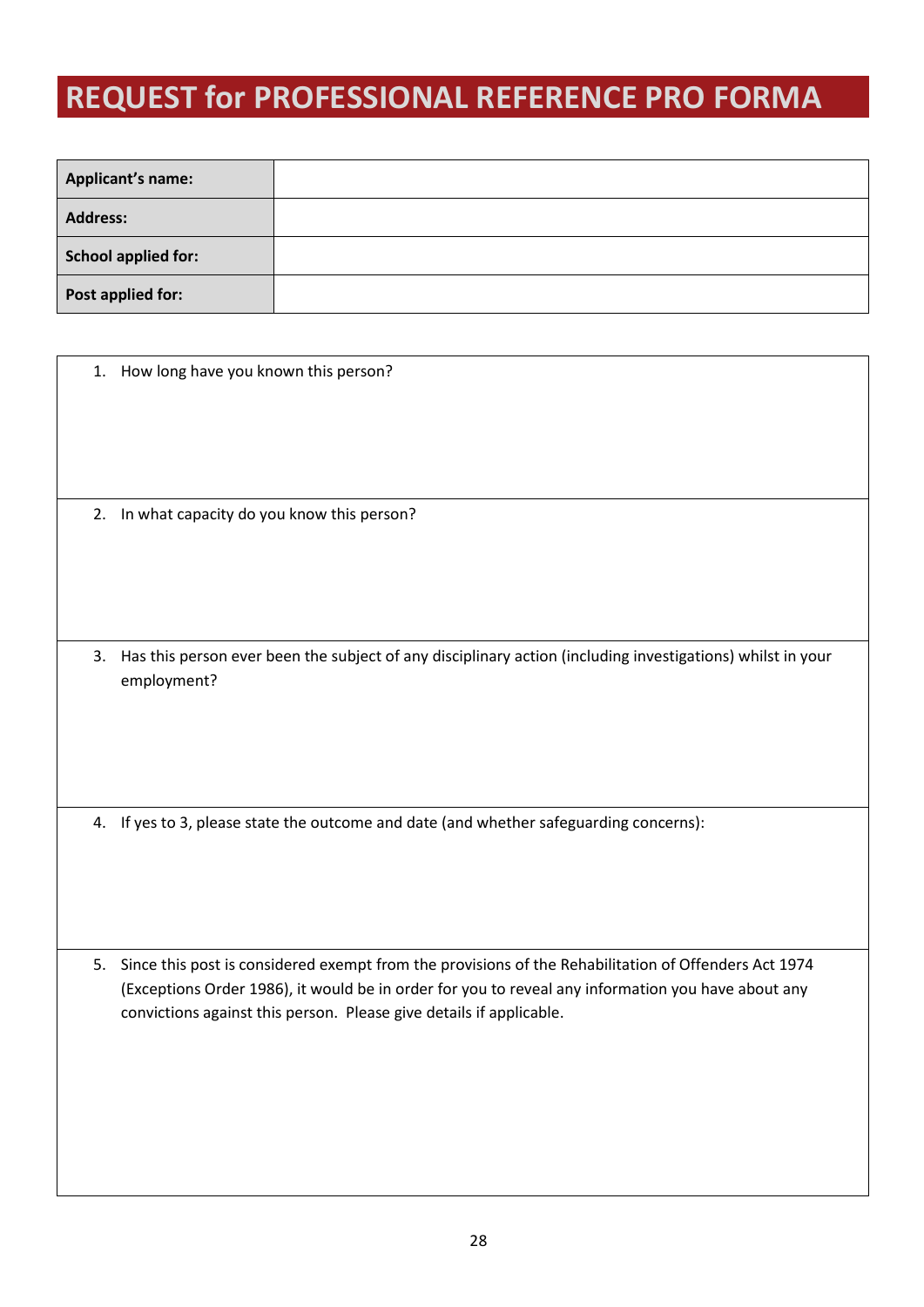6. Do you have any concerns regarding the candidate working directly with children and young people?

7. Are you aware of any reason which renders the applicant unsuitable for this position?

8. If the person has left your employment, please indicate reason and date of leaving:

9. Would you re-employ this person in the same capacity within your organisation?

10. Please refer to the person specification and give your assessment on the following:

a) The applicant's personal qualities and experience:

b) The applicant's abilities and skills:

c) The applicant's work performance: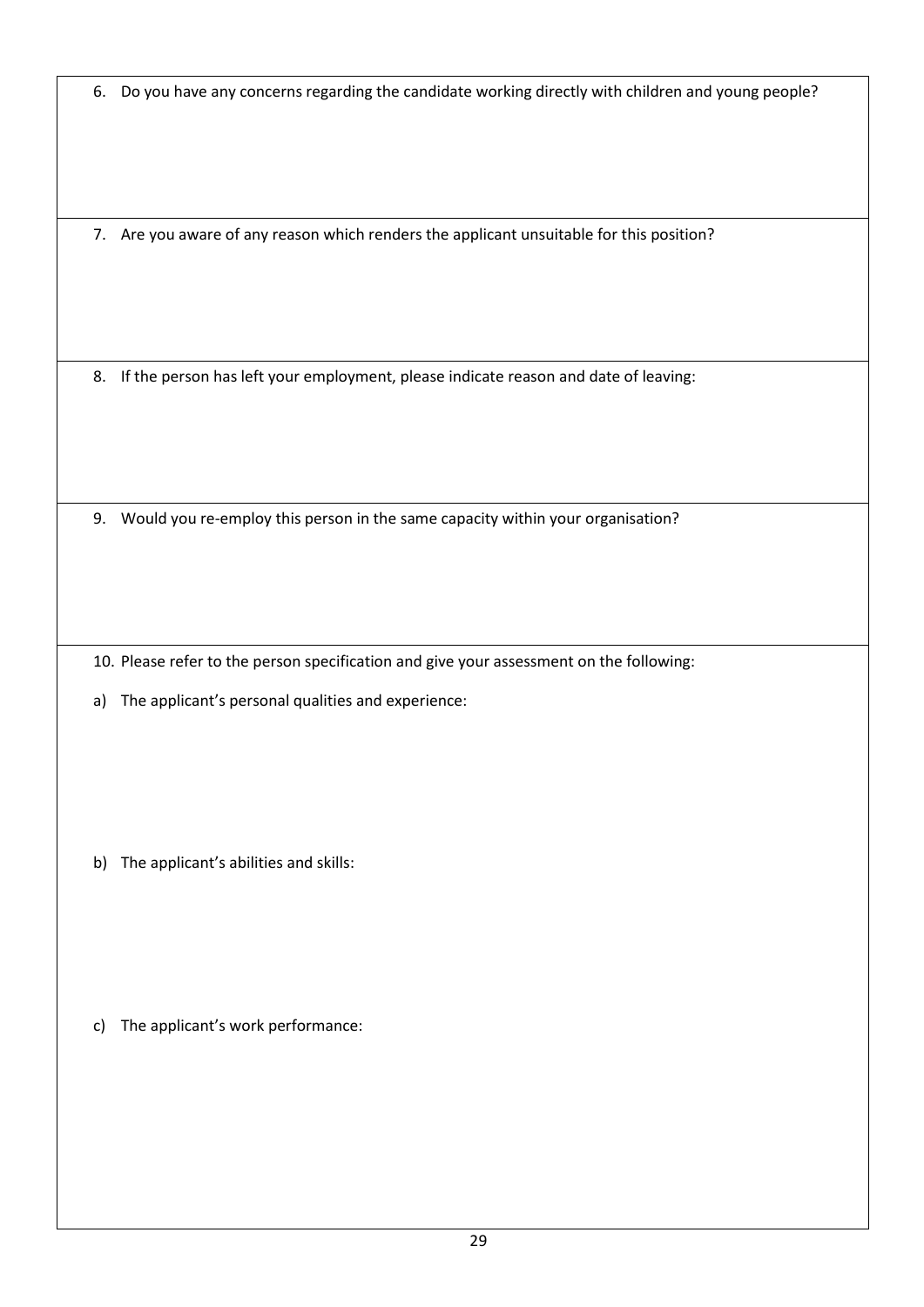|  | d) Please give details of any areas of weakness in the candidate's performance: |  |  |
|--|---------------------------------------------------------------------------------|--|--|
|--|---------------------------------------------------------------------------------|--|--|

11. Please comment on the candidate's effective working relationships with:

a) Line manager:

b) Colleagues:

c) Other professionals:

d) Parents: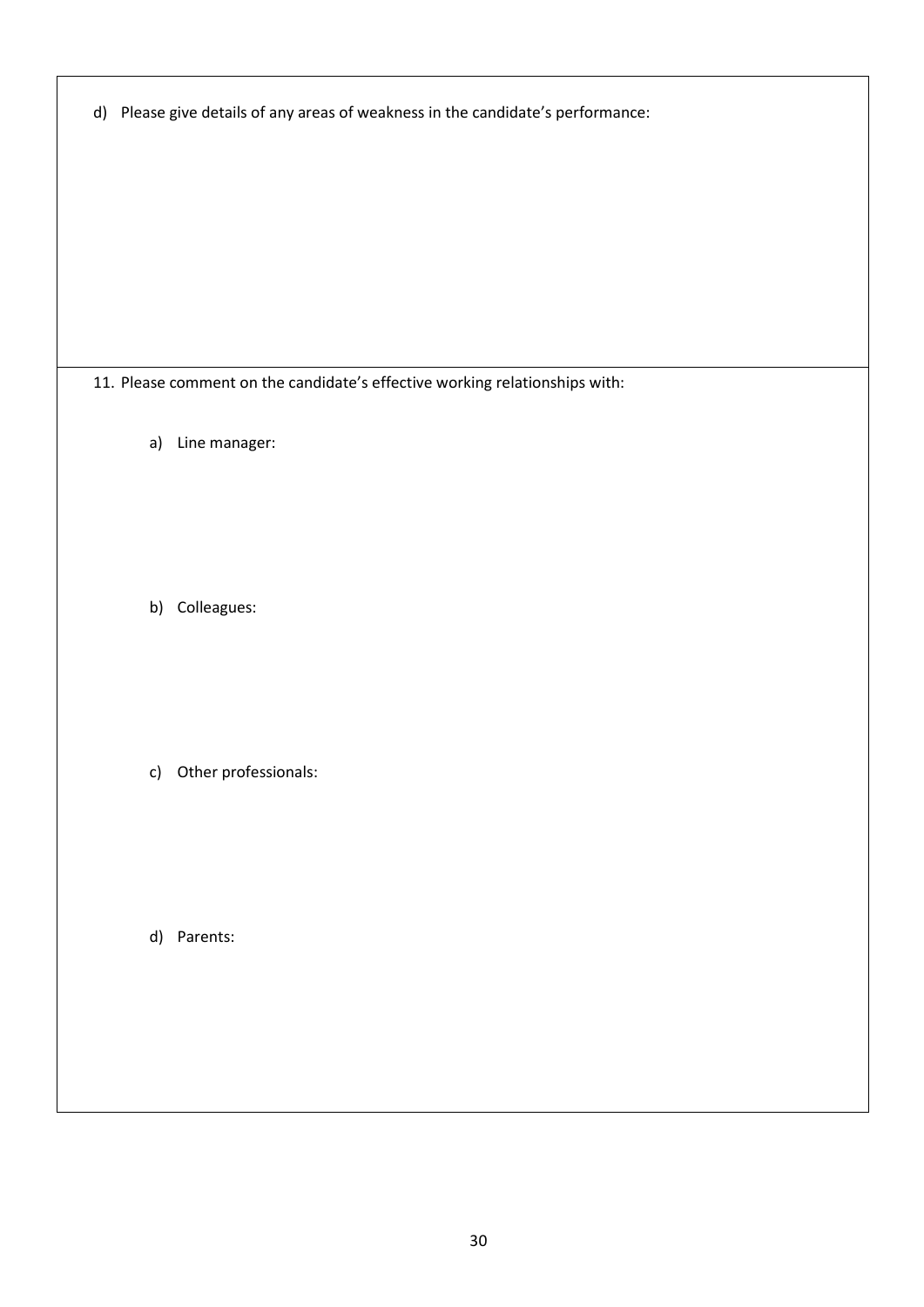12. Do you have confidence in this person as a leader in a Catholic school?

13. Please add any additional comments which could assist in deciding whether to employ this candidate:

14. State whether you recommend this person for appointment without reservation:

| Name of referee: |  |
|------------------|--|
| <b>Position:</b> |  |
| Signature:       |  |
| Date:            |  |

| <b>Name and Address of Referee's</b><br>Organisation: |  |
|-------------------------------------------------------|--|
| Telephone:                                            |  |
| <b>Email Address:</b>                                 |  |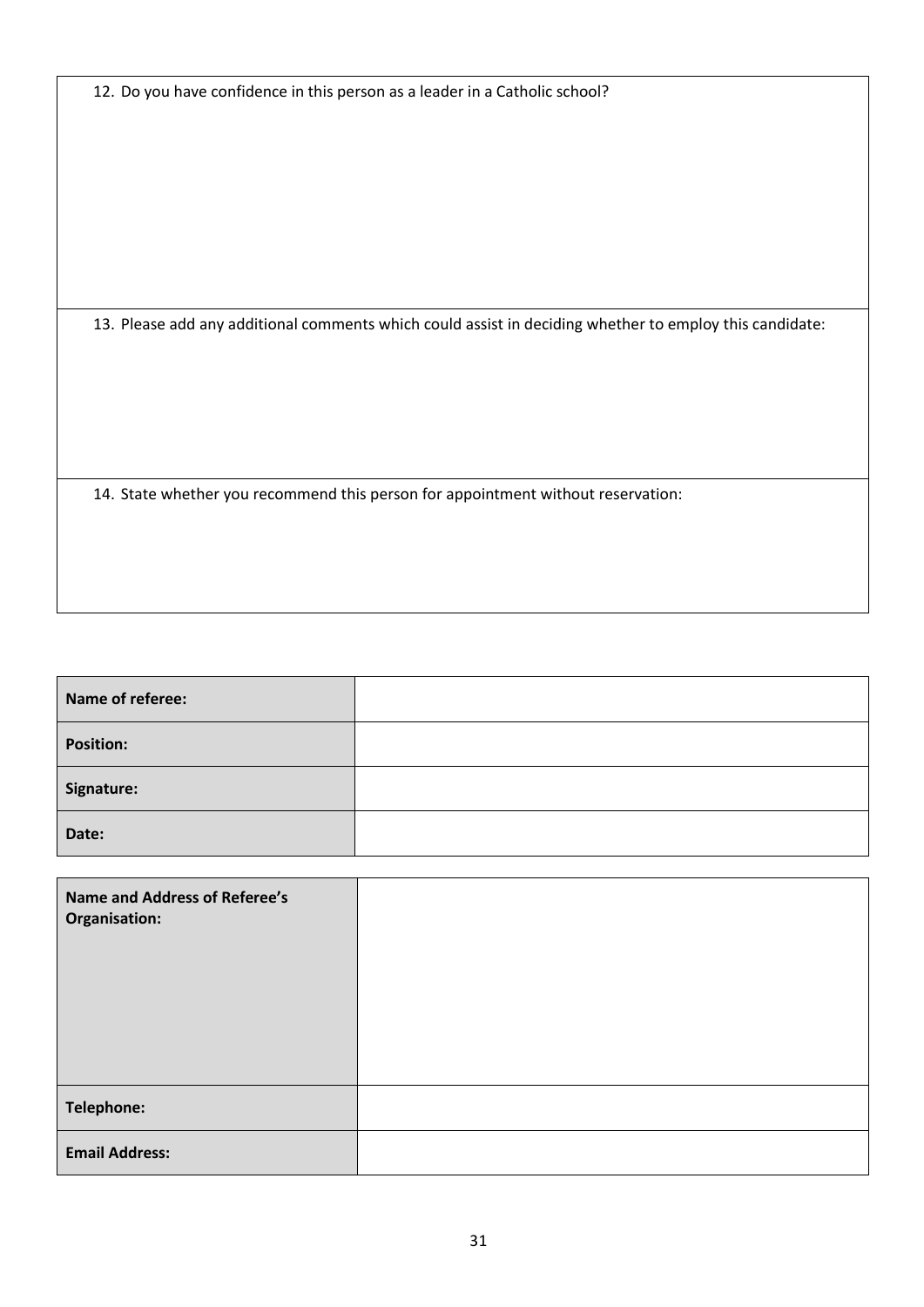# <span id="page-33-0"></span>**INTERVIEW and POST INTERVIEW BOARD CHECKLIST**

At interview, has the applicant provided original evidence of:

| Identity (three forms)                                                                                                                                              |  |
|---------------------------------------------------------------------------------------------------------------------------------------------------------------------|--|
| Right to work in the UK (this may overlap with evidence of identity)                                                                                                |  |
| Qualifications obtained                                                                                                                                             |  |
| At interview, has the applicant signed a copy of the invitation to<br>interview letter to confirm that they have read and understood the<br>content of that letter? |  |

If you are ready to make an offer of employment, should that offer be conditional upon receipt of:

| Satisfactory DBS checks                                                               |  |
|---------------------------------------------------------------------------------------|--|
| Reference from current employer (if not previously obtained)                          |  |
| Satisfactory health checks                                                            |  |
| Any other document required but not yet provided by the applicant or a<br>third party |  |
| Rehabilitation of Offenders Act 1974 – Disclosure Form                                |  |
| Disqualification Policy for Staff                                                     |  |

Note: you **must** have obtained evidence of identity and right to work in the UK **before** you allow a successful applicant to **commence** employment.

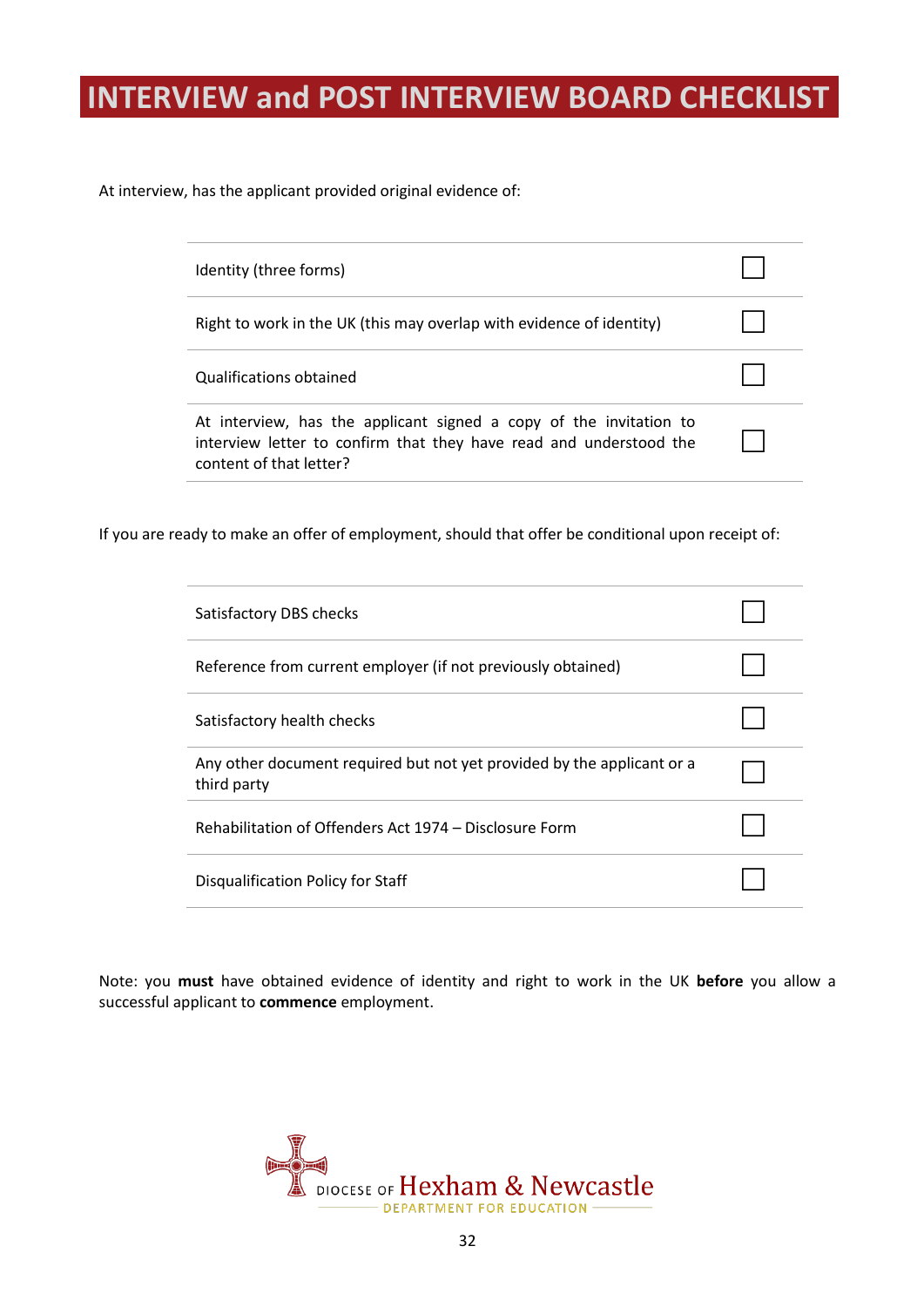# <span id="page-34-0"></span>**LITURGICAL PRAYER WORKING SHEET**

| <b>Candidate's name:</b>        |  |
|---------------------------------|--|
| <b>Liturgical Prayer theme:</b> |  |

|                                            | $\checkmark$ | <b>Notes</b> |
|--------------------------------------------|--------------|--------------|
| Introduction                               |              |              |
| Opening courtesies/tone/manner             |              |              |
|                                            |              |              |
| Creates prayerful atmosphere               |              |              |
| <b>Content</b>                             |              |              |
| Relevant to the theme                      |              |              |
|                                            |              |              |
| Appropriate choice of scripture            |              |              |
|                                            |              |              |
| Appropriate use of liturgical colours,     |              |              |
| artefacts                                  |              |              |
|                                            |              |              |
| Shows knowledge                            |              |              |
|                                            |              |              |
| Creativity, for example appropriate use of |              |              |
| prayer styles, music, ICT                  |              |              |
|                                            |              |              |
| <b>Leading Liturgical Prayer Skills</b>    |              |              |
| Personal impact and presence               |              |              |
| Commands credibility as future faith       |              |              |
| leader                                     |              |              |
|                                            |              |              |
| Engages with all pupils                    |              |              |
|                                            |              |              |
| Shows enthusiasm                           |              |              |
|                                            |              |              |
| Speaks clearly                             |              |              |
|                                            |              |              |
| Manages the time well                      |              |              |
|                                            |              |              |
| <b>Structure</b><br>Gather                 |              |              |
| Word                                       |              |              |
| Response                                   |              |              |
| Mission                                    |              |              |
| - all clearly defined                      |              |              |

| Grade: | -      | - | w |         |
|--------|--------|---|---|---------|
|        | lowest |   |   | highest |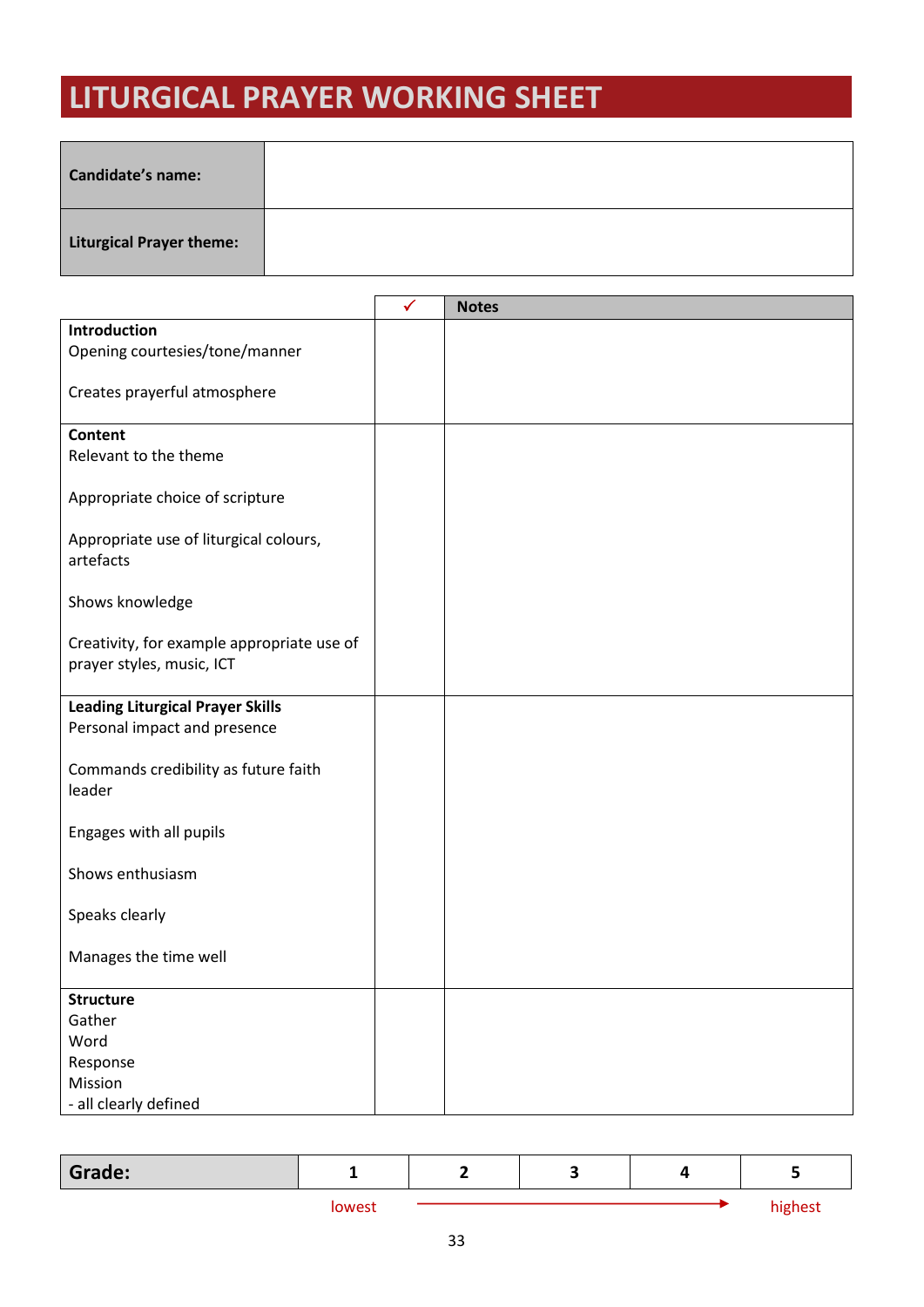# <span id="page-35-0"></span>**PRESENTATION WORKING SHEET**

| <b>Candidate's name:</b>   |  |
|----------------------------|--|
| <b>Presentation topic:</b> |  |

|                                                                  | ✓ | <b>Notes</b> |
|------------------------------------------------------------------|---|--------------|
| <b>Introduction</b>                                              |   |              |
| Opening courtesies/tone/manner                                   |   |              |
|                                                                  |   |              |
| Outline purpose and approach                                     |   |              |
| <b>Structure of the presentation</b>                             |   |              |
| Easy to follow                                                   |   |              |
| <b>Content</b>                                                   |   |              |
| Relevant to the title                                            |   |              |
|                                                                  |   |              |
| Appropriate vision and philosophy                                |   |              |
|                                                                  |   |              |
| Shows knowledge                                                  |   |              |
|                                                                  |   |              |
| Focuses on role of headteacher/deputy                            |   |              |
| headteacher                                                      |   |              |
|                                                                  |   |              |
| Shows enthusiasm                                                 |   |              |
|                                                                  |   |              |
| Identifies range of                                              |   |              |
| challenges/opportunities                                         |   |              |
|                                                                  |   |              |
| <b>Presentation skills/technique</b>                             |   |              |
| Personal impact and presence                                     |   |              |
|                                                                  |   |              |
| Commands credibility as future<br>headteacher/deputy headteacher |   |              |
|                                                                  |   |              |
| Engages with audience/interesting                                |   |              |
|                                                                  |   |              |
| Speaks clearly                                                   |   |              |
|                                                                  |   |              |
| Manages the time well                                            |   |              |
|                                                                  |   |              |
| <b>Conclusion</b>                                                |   |              |
| Summarises key points                                            |   |              |
|                                                                  |   |              |

| Grade: |        |  |         |
|--------|--------|--|---------|
|        | lowest |  | highest |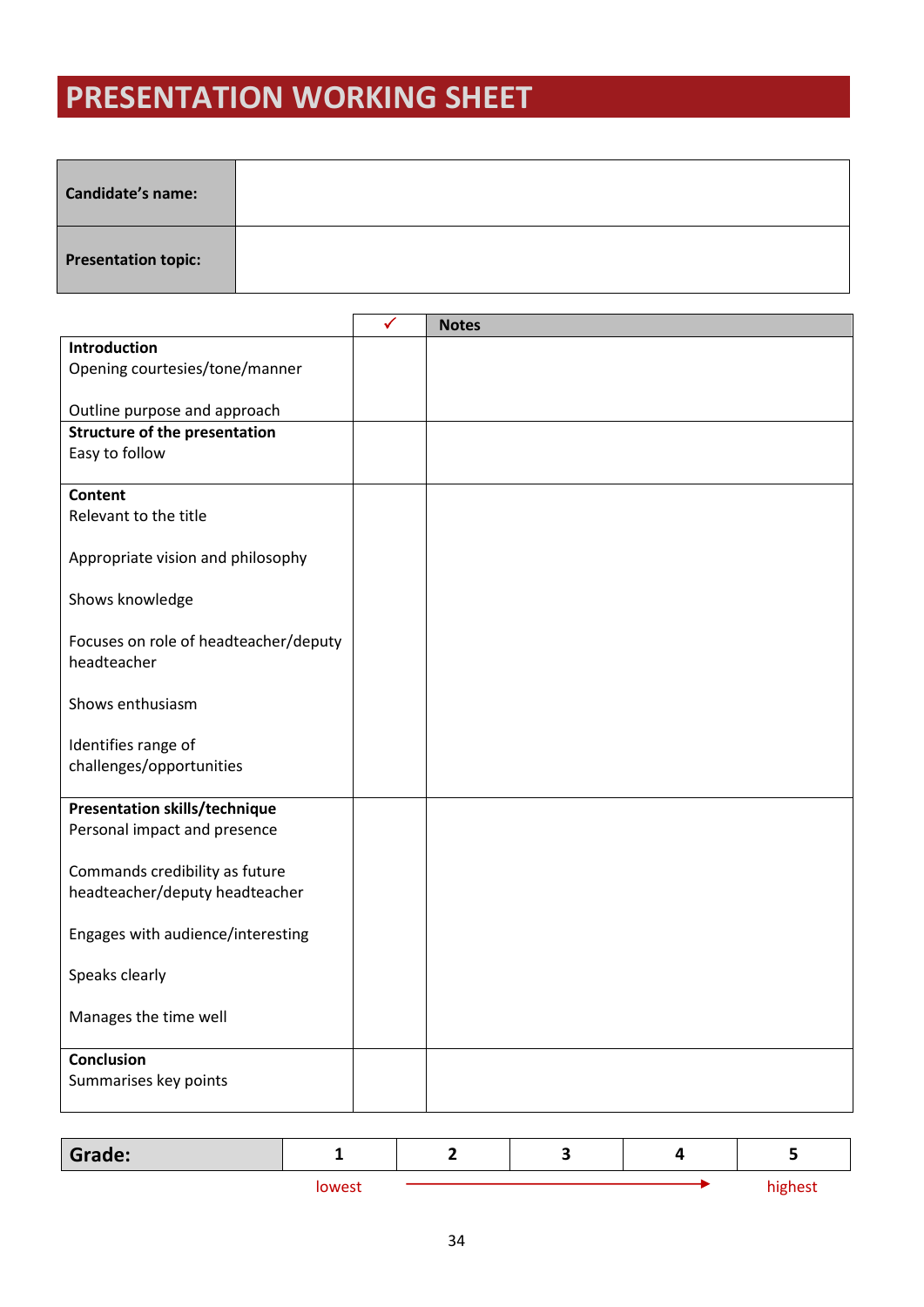# <span id="page-36-0"></span>**INTERVIEW WORKING SHEET**

#### (The board may find it helpful to have two copies per candidate)

| <b>Candidate's name:</b>            |  |
|-------------------------------------|--|
| <b>Collective Worship</b><br>theme: |  |

| <b>Question number</b> | <b>Notes</b> | Grade |
|------------------------|--------------|-------|
|                        |              |       |
|                        |              |       |
|                        |              |       |
|                        |              |       |
|                        |              |       |
|                        |              |       |
|                        |              |       |
|                        |              |       |
|                        |              |       |
|                        |              |       |
|                        |              |       |
|                        |              |       |
|                        |              |       |
|                        |              |       |
|                        |              |       |
|                        |              |       |
|                        |              |       |
|                        |              |       |
|                        |              |       |
|                        |              |       |
|                        |              |       |
|                        |              |       |
|                        |              |       |
|                        |              |       |
|                        |              |       |
|                        |              |       |
|                        |              |       |
|                        |              |       |
|                        |              |       |

| Grade: | -     | — |  |         |
|--------|-------|---|--|---------|
|        | owest |   |  | highest |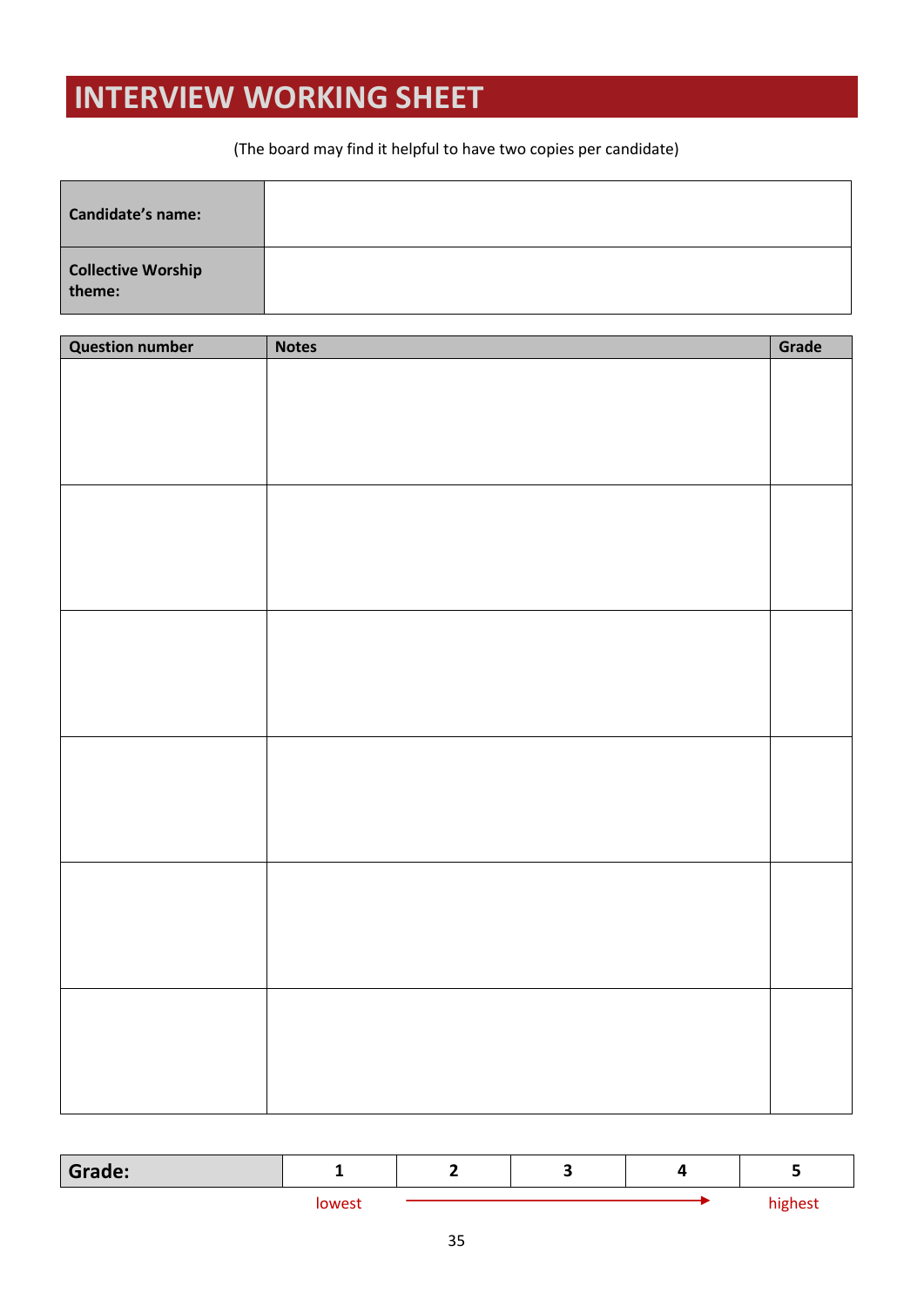## <span id="page-37-0"></span>**MODEL JOB OFFER LETTER**

INSERT APPLICANT'S NAME HERE

INSERT APPLICANT'S ADDRESS HERE

INSERT DATE HERE

Dear (INSERT APPLICANT'S NAME)

(INSERT POST TITLE HERE)

On behalf of the board, I am writing to offer you the post of INSERT NAME OF POST at INSERT NAME OF SCHOOL which will be conducted in accordance with the rites, practices and traditions of the Roman Catholic faith.

This offer is conditional upon satisfactory completion of Disclosure & Barring Service (DBS) checks and health checks. Please complete and return the enclosed forms as directed.

(IF REQUIRED REFERENCES HAVE NOT BEEN RECEIVED, STATE HERE THAT THE OFFER IS CONDITIONAL TO RECEIVING THESE)

(IF THE CANDIDATE FAILED TO PROVIDE ORIGINAL DOCUMENTARY EVIDENCE OF QUALIFICATIONS AND EVIDENCE OF RIGHT TO WORK IN THE UK STATE ARRANGEMENTS FOR HIM/HER TO BRING THIS TO SCHOOL TO BE CHECKED)

You have presented yourself at interview and as a practising Catholic who is fully committed to promoting the Catholic ethos of the school and as a person professionally competent to fulfil the position. It is in these terms that the governing body found you a suitable candidate for appointment.

The board, as your employer, will offer you a contract of employment which is a model drawn up by the Catholic Education Service after consultation with Teaching Associations and appropriate local authority bodies. The details of your conditions of service will be supplied to you through the local authority in the near future.

Please sign the second copy of this letter confirming your acceptance of the post and return it in the envelope provided.

Yours sincerely,

Chair of the board

I accept the above position.

Signed………………………………………………………